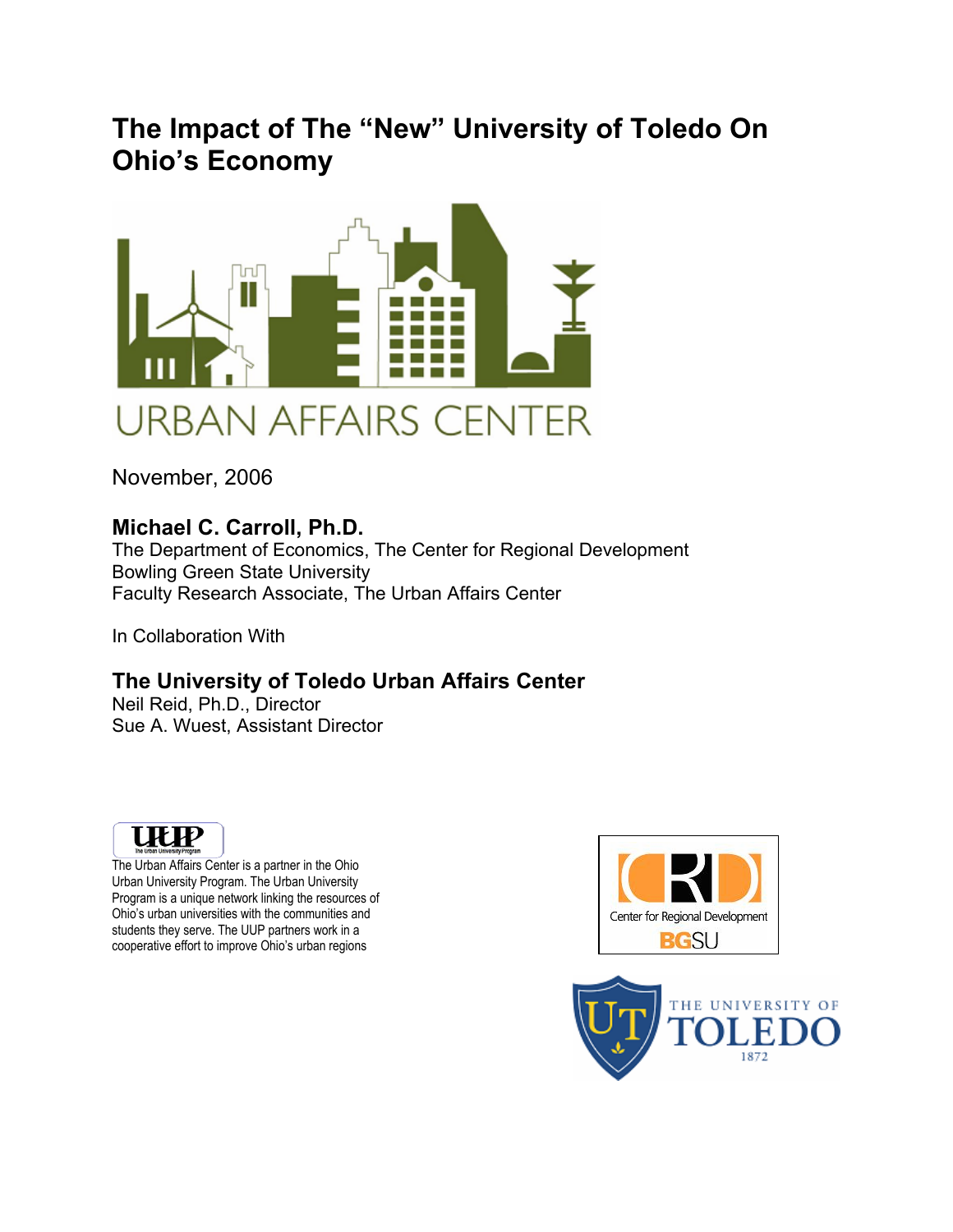The University of Toledo contracted with the Bowling Green State University Center for Regional Development to conduct this study and prepare this report.

**The University of Toledo Urban Affairs Center 2801 W. Bancroft St. Toledo, Ohio 43606 419**x**530**x**3591 E-Mail: uac@utoledo.edu** 

**This publication is available for download at the Urban Affairs Center website: http://uac.utoledo.edu**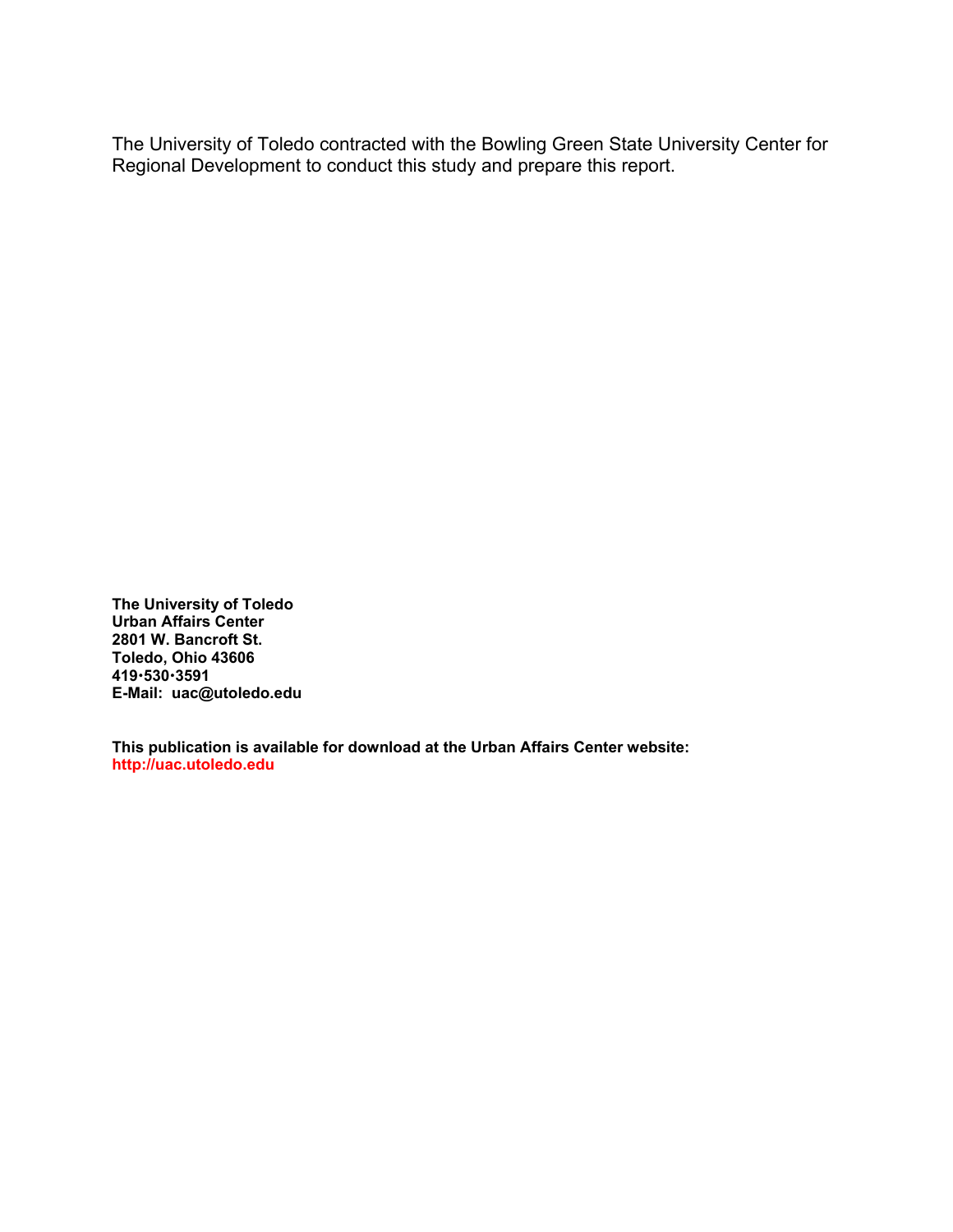## **RESEARCH STATEMENT**

The economic impacts contained in this report are based on the audited financial statements of The University of Toledo and the Medical University of Ohio. The financial information is taken as datum and no attempt was made to verify or audit financial systems and procedures. This report does not include the economic value of intangible items such as the value of an undergraduate education or the potential valuation of technology transfers. Every attempt was made to accurately measure and spatially place the relevant, "real" economic impacts.

Michael C. Carroll, Ph.D., Director The Center for Regional Development Bowling Green State University

\_\_\_\_\_\_\_\_\_\_\_\_\_\_\_\_\_\_\_\_\_\_\_\_\_\_\_\_

**Center for Regional Development** 109 South Hall Bowling Green State University Bowling Green, OH 43403-0181

Phone: (419) 372-8710 Fax: (419) 372-8494 Toll free: 1-866-562-7277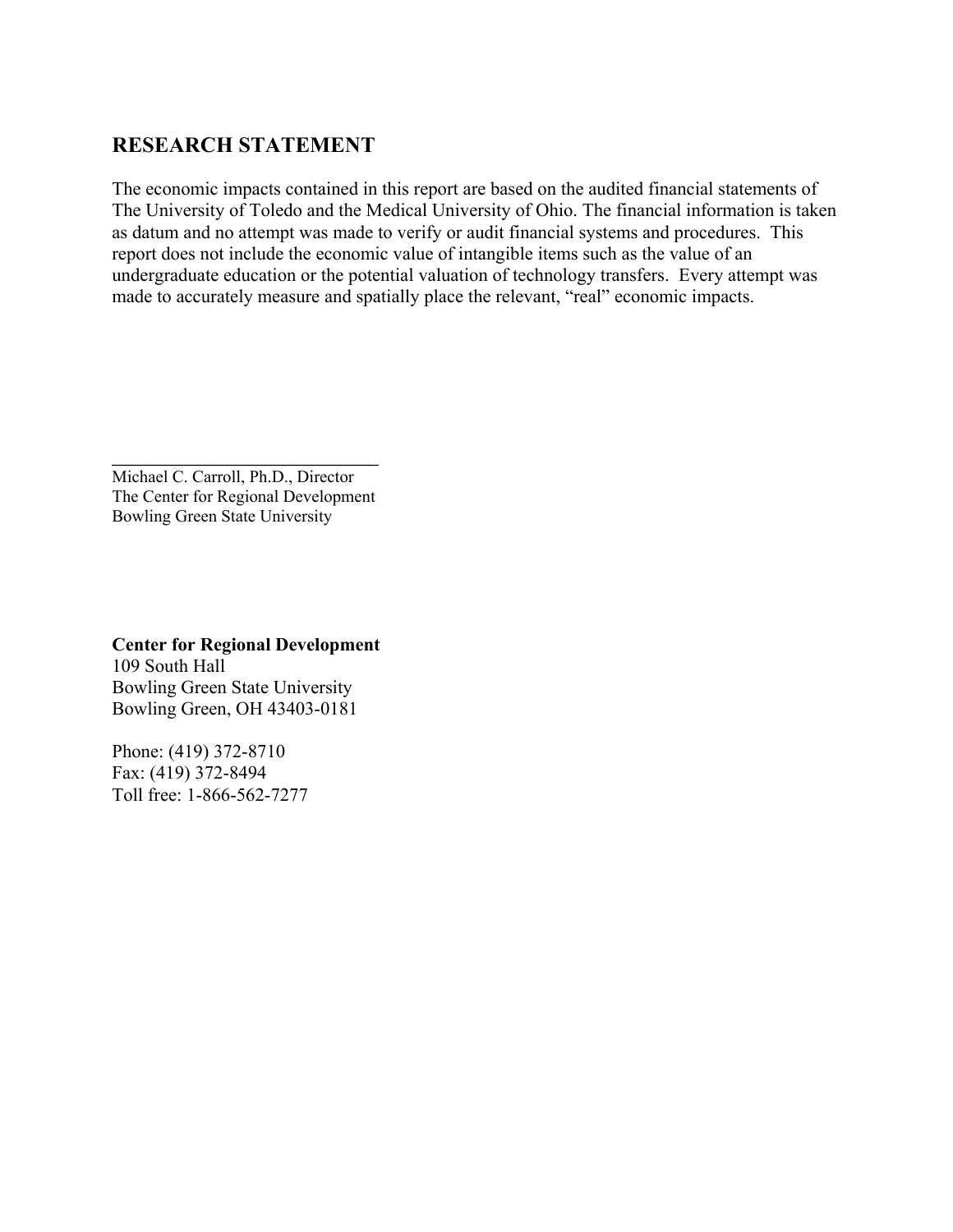## **Table of Contents**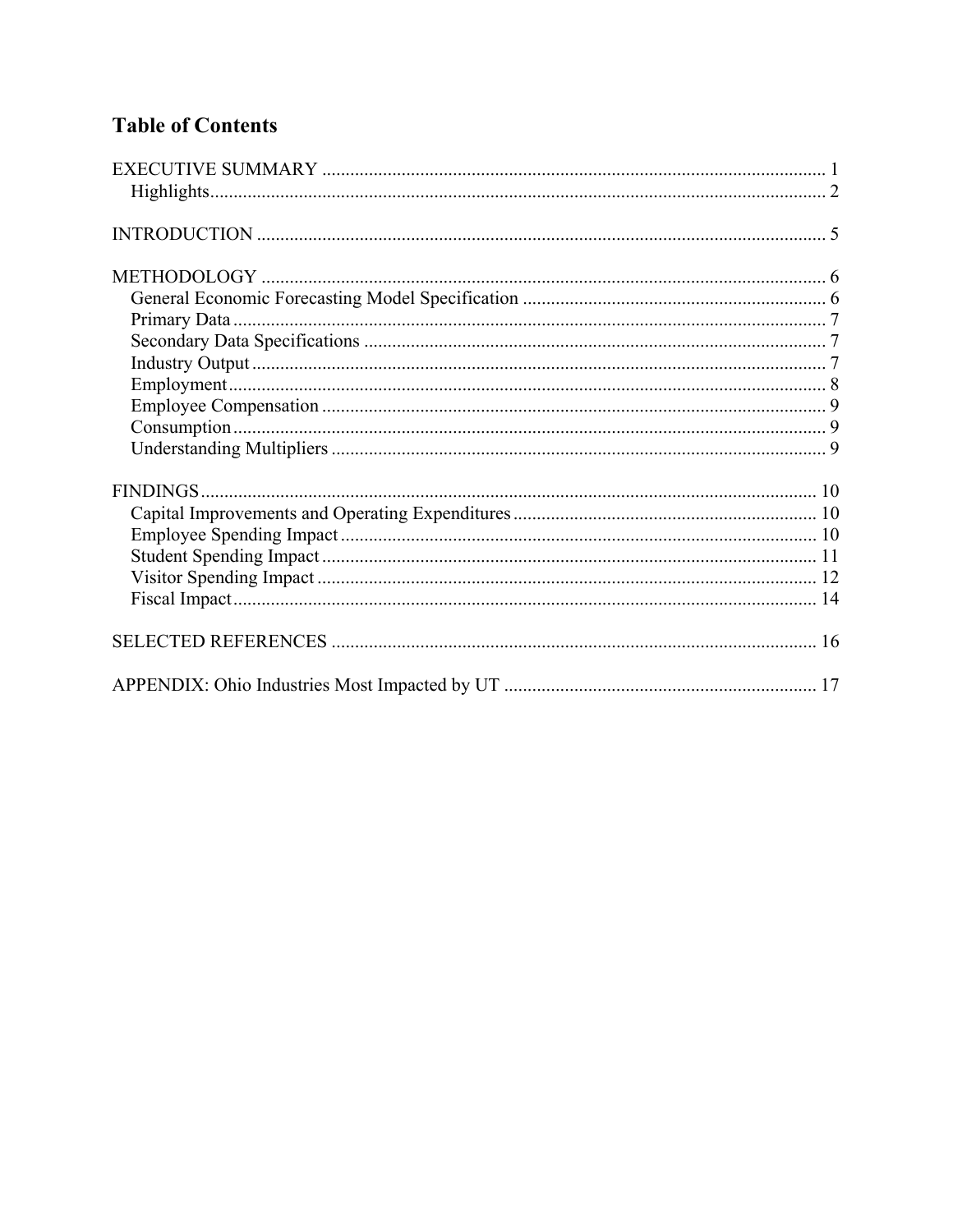### **EXECUTIVE SUMMARY**

Institutions of higher education have a significant role in ensuring Ohio's future economic success. Higher education conducts the core research that becomes the origin of commercial and economic development. Universities provide the classical education that shapes the intellect and character of future economic leaders. Universities also provide the practical education and training necessary to sharpen the skill sets of Ohio's workforce. The economic significance of institutions of higher education will become more important as Ohio transforms itself into the "knowledge-based" system that will define the economy of the 21st century.

Universities have a very tangible and significant impact on Ohio's economy. Beyond the role of contributing to the local, regional and state knowledge base, universities are dependable economic engines that are anchored to their communities. Universities are also large employers and their spending supports a wide variety of local businesses. In addition, universities are critical contributors to their region's social and cultural well being.

The purpose of this study is to identify and measure the economic impact that The "New" University of Toledo has on Ohio's economy. The "New" UT which was formed though the merger of The University of Toledo with the Medical University of Ohio, came into effect on July 1, 2006. This report uses data from the pre-merger institutions to measure their combined impact as The "New" University of Toledo, hereafter referred to as The University of Toledo (UT).

Audited financial statements are the foundation of this report. As a consequence, this study captures all financial activity conducted by The University of Toledo and reported through its audited and compliant systems. This includes university expenditure items, such as purchases of tangible goods and related services, payroll for all staff, capital improvements, physical plant, and inventory purchases. Examples of university revenues include grants and state appropriations, tuition income, private gifts, and sales by university auxiliary enterprises.

This study also includes estimates of the economic impact of UT's student, employee, and visitor spending. No attempt was made to estimate the value of non-tangible expenditure streams.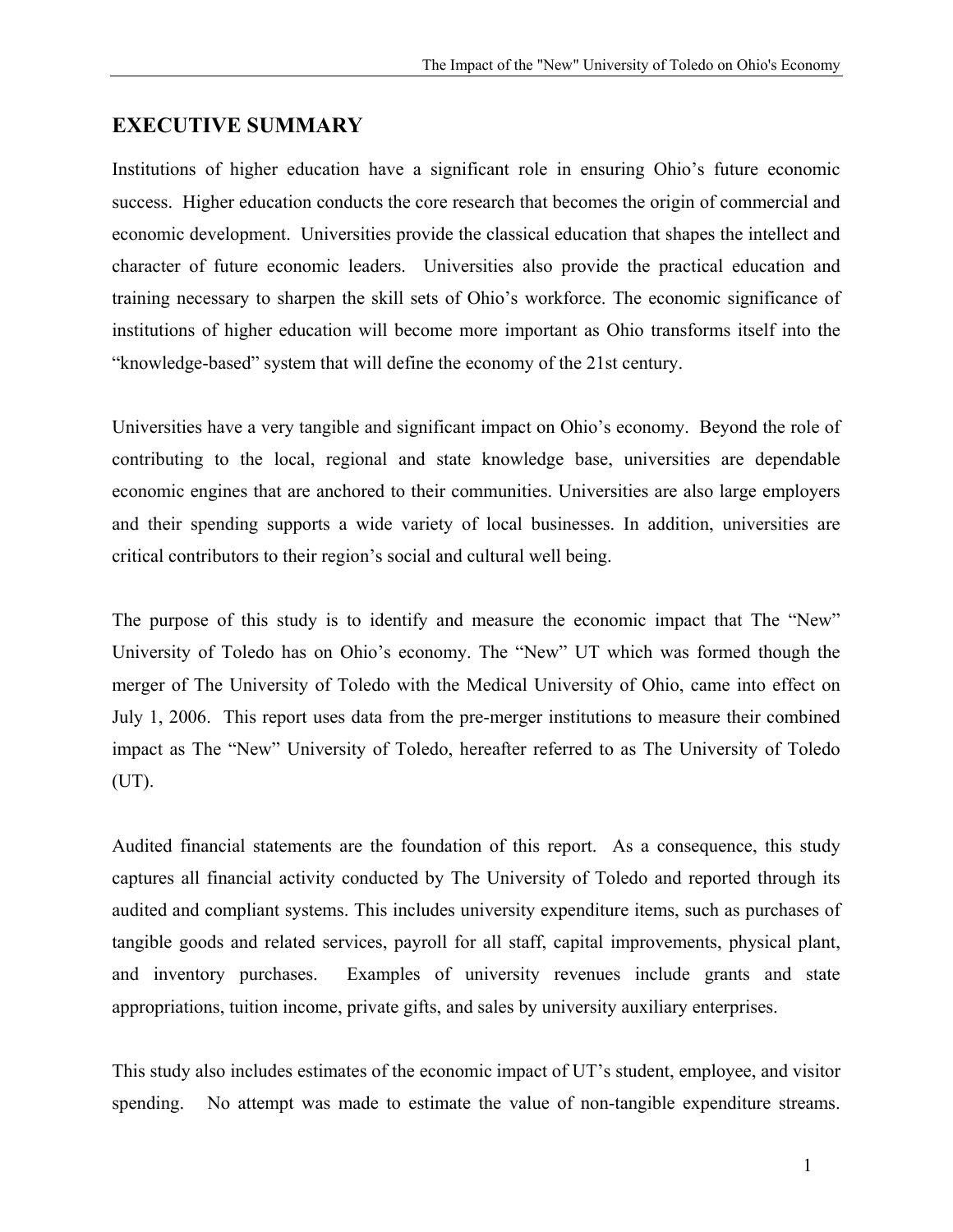This study does not attempt to measure the added value of student earning capacity; the economic impact of faculty earnings from private consulting, patent and book royalties; or the economic impact of faculty and staff expertise used by businesses and public sector organizations.

Every attempt was made to precisely identify the true economic impact<sup>1</sup>. Once the spending patterns were determined, the data were coupled with an economic Input/Output model to determine the appropriate spending multipliers for State of Ohio.

## **Highlights**

<u>.</u>

- UT generates more than 1.1 billion dollars annually for the Ohio economy.
- UT economic activity creates 12,761 jobs for Ohioans.
- UT generates \$9.87 in local economic activity for each dollar it receives in state appropriations.
- UT generates more tax revenues (federal, state, local) than it receives in state appropriations. (\$125 million in tax revenues from \$111.7 million in state appropriations.)
- UT capital improvements and operations spending generate 530 million dollars annually for Ohio's economy.
- UT employee spending generates 343 million dollars annually for Ohio's economy.
- UT student spending generates 204 million dollars annually for Ohio's economy.
- UT visitors generate 25 million dollars in economic activity annually. (The majority is retained by Lucas County businesses.) This does not include hospital visitors.
- UT generates \$125.4 million dollars in total tax revenues (federal, state, local; \$55.8 million dollars in state and local tax revenues annually.

<sup>1</sup> Generally CRD plots accounts payable files to determine the geographic distribution of university spending. Unfortunately the appropriate data for this type of analysis was not available. These data are not critical to measuring the overall impact of the institution.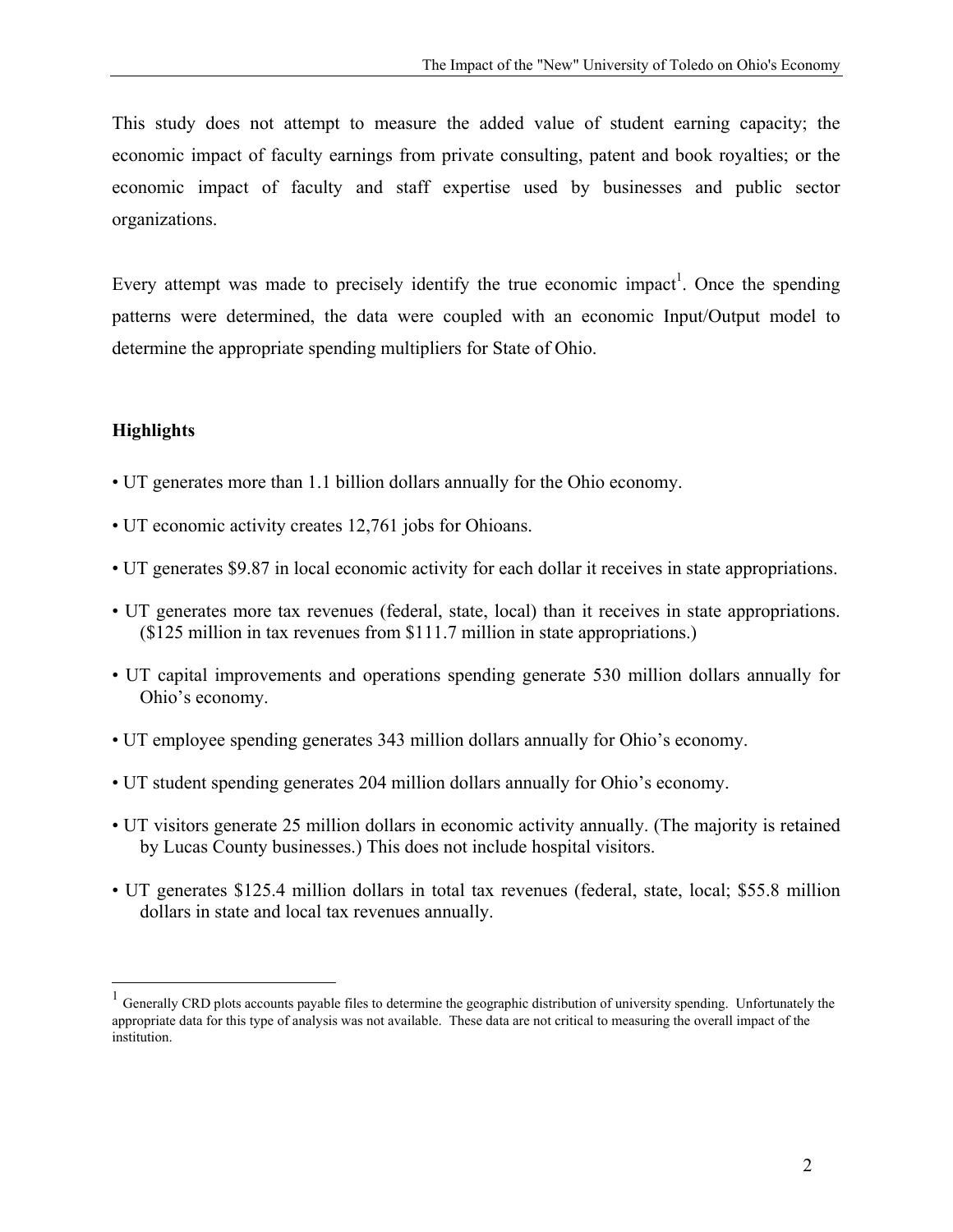

# Compostion of UT's Economic Impact

| Table 1                |                                                                                             |                 |                |                 |  |
|------------------------|---------------------------------------------------------------------------------------------|-----------------|----------------|-----------------|--|
|                        | <b>Dollar Value of the Economic Impact of</b><br>The University of Toledo on Ohio's Economy |                 |                |                 |  |
|                        | <b>Direct</b>                                                                               | <b>Indirect</b> | <b>Induced</b> | <b>Total</b>    |  |
| University<br>Spending | 283,529,008                                                                                 | 101,394,733     | 145,078,034    | 530,001,775     |  |
| Employee<br>Spending   | 243,029,453                                                                                 | 47,880,339      | 52,159,668     | 343,069,460     |  |
| Student<br>Spending    | 138,705,265                                                                                 | 31,690,874      | 34,243,989     | 204,640,129     |  |
| Visitor<br>Spending    | 15, 125, 208                                                                                | 4,308,507       | 5,659,889      | 25,093,605      |  |
| Total:                 | \$680,388,934                                                                               | \$185,274,453   | \$237,141,580  | \$1,102,804,969 |  |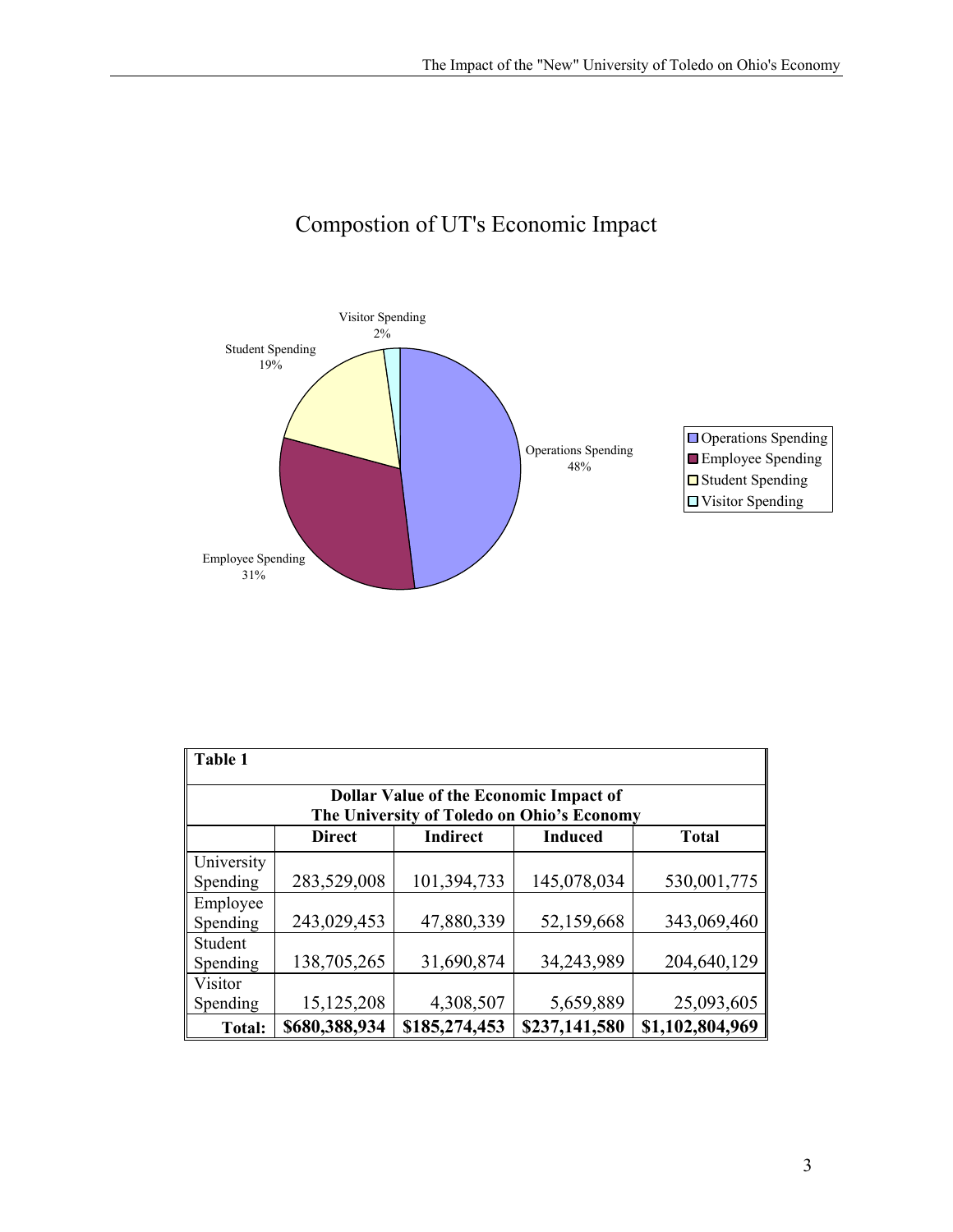| Table 2                                                                                         |               |                 |                |              |
|-------------------------------------------------------------------------------------------------|---------------|-----------------|----------------|--------------|
| <b>Ohio Employment Generated From the Economic</b><br><b>Impact of The University of Toledo</b> |               |                 |                |              |
|                                                                                                 | <b>Direct</b> | <b>Indirect</b> | <b>Induced</b> | <b>Total</b> |
| University Spending                                                                             | 5,207         | 945             | 1,578          | 7,730        |
| <b>Employee Spending</b>                                                                        | 1,755         | 423             | 568            | 2,745        |
| <b>Student Spending</b>                                                                         | 1,176         | 299             | 401            | 1,876        |
| Visitor Spending                                                                                | 311           | 37              | 62             | 410          |
| <b>Total:</b>                                                                                   | \$8,449       | \$1,704         | \$2,609        | \$12,761     |

#### **Notes:**

• *Direct* impact measures the actual expenditure conducted by each constitute group. Direct university spending includes capital spending, operation expenses. The amount of direct university spending is taken from the audited financial statements.

• *Indirect* impact measures the volume of industry-to-industry purchases that result from UT activity.

• *Induced* impact reflects the change in household spending that result from direct and indirect activity.

• *Total* impact is the summation of direct, indirect, and induced.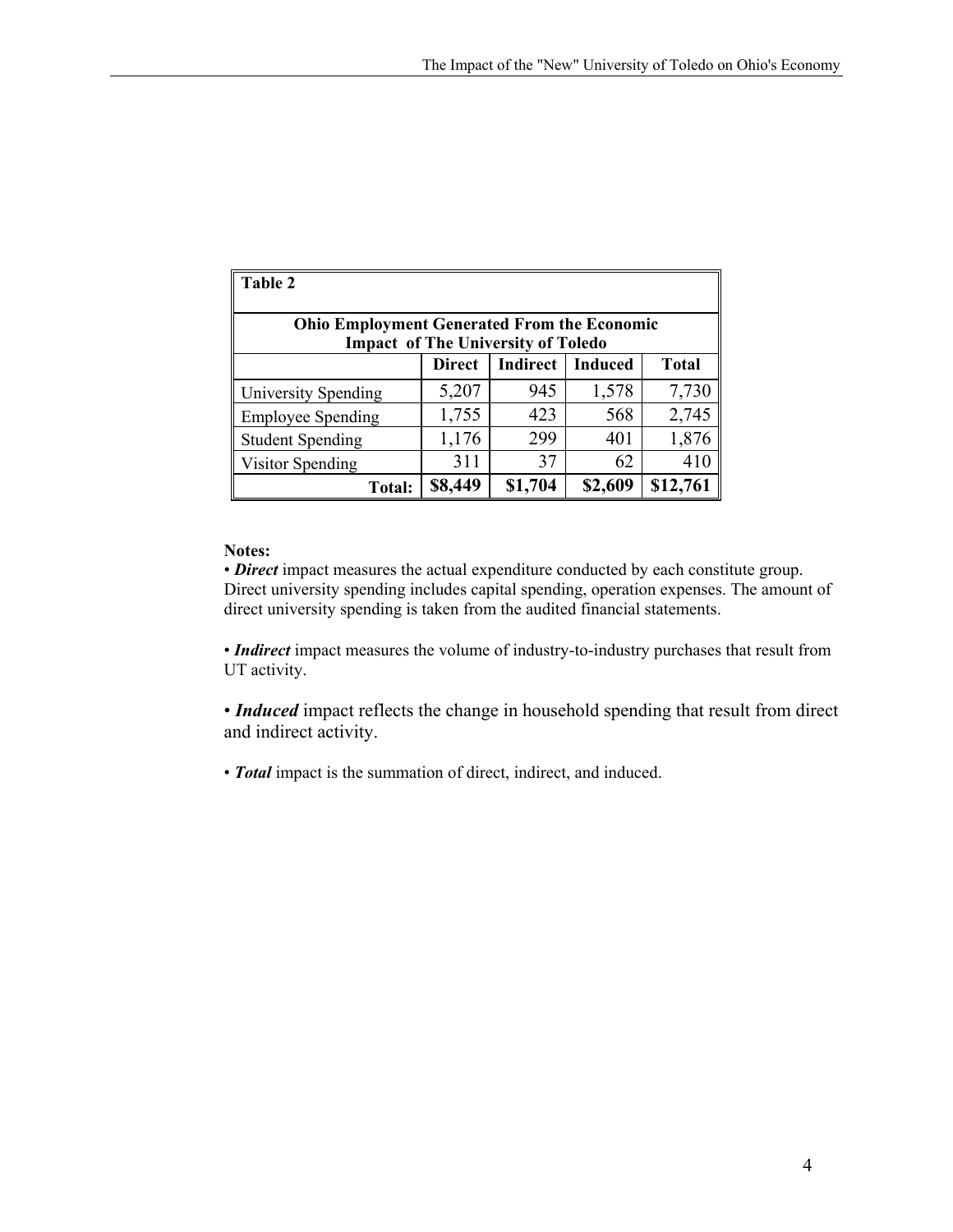## **INTRODUCTION**

The purpose of this study is to identify and measure the economic impact that The "New" University of Toledo has on Ohio's economy. The "New" UT which was formed though the merger of The University of Toledo with the Medical University of Ohio, came into effect on July 1, 2006. This report uses data from the pre-merger institutions to measure their combined impact as The "New" University of Toledo, hereafter referred to as The University of Toledo (UT).

The expenditures of UT affect the economy in three ways. The direct impact includes the purchases of resources (labor, goods, and services) that occur from normal university operations. Such purchases would include local utilities, supplies, and general salary and service expenses. The indirect impact measures the volume of industry-to-industry purchases. For example, if UT purchases goods or services from other Ohio firms, the value of these items is included. Finally, the induced impact reflects the change in household demand as employees of UT and its suppliers earn dollars for consumer spending. This analysis disaggregates the ultimate economic impact into these three categories in order to investigate the process by which dollars and jobs are generated. The direct impacts are obtained from University financial records, whereas the indirect and induced impacts are estimated with an input-output model.

This study's goal is to measure the direct, indirect and induced economic impacts as accurately as possible. All the revenue and expenditure transactions were reconciled and any non-cash (e.g. depreciation, accruals, etc.) transactions were eliminated. Therefore, any "real" financial activity conducted by the University and reported through its GAAP audited system was captured. This includes expenditure items such as purchases of tangible goods and related services, payroll for all staff, and purchases for physical plant and inventory. The revenue amounts include interest income, grants and appropriations, private gifts, and sales of auxiliary goods. Further, this study includes estimates of employee, student, and visitor spending.

It should be made clear that this report is purely an economic impact study. Its sole purpose is to determine the impact of the "new" UT on Ohio's economy. Although this study depends on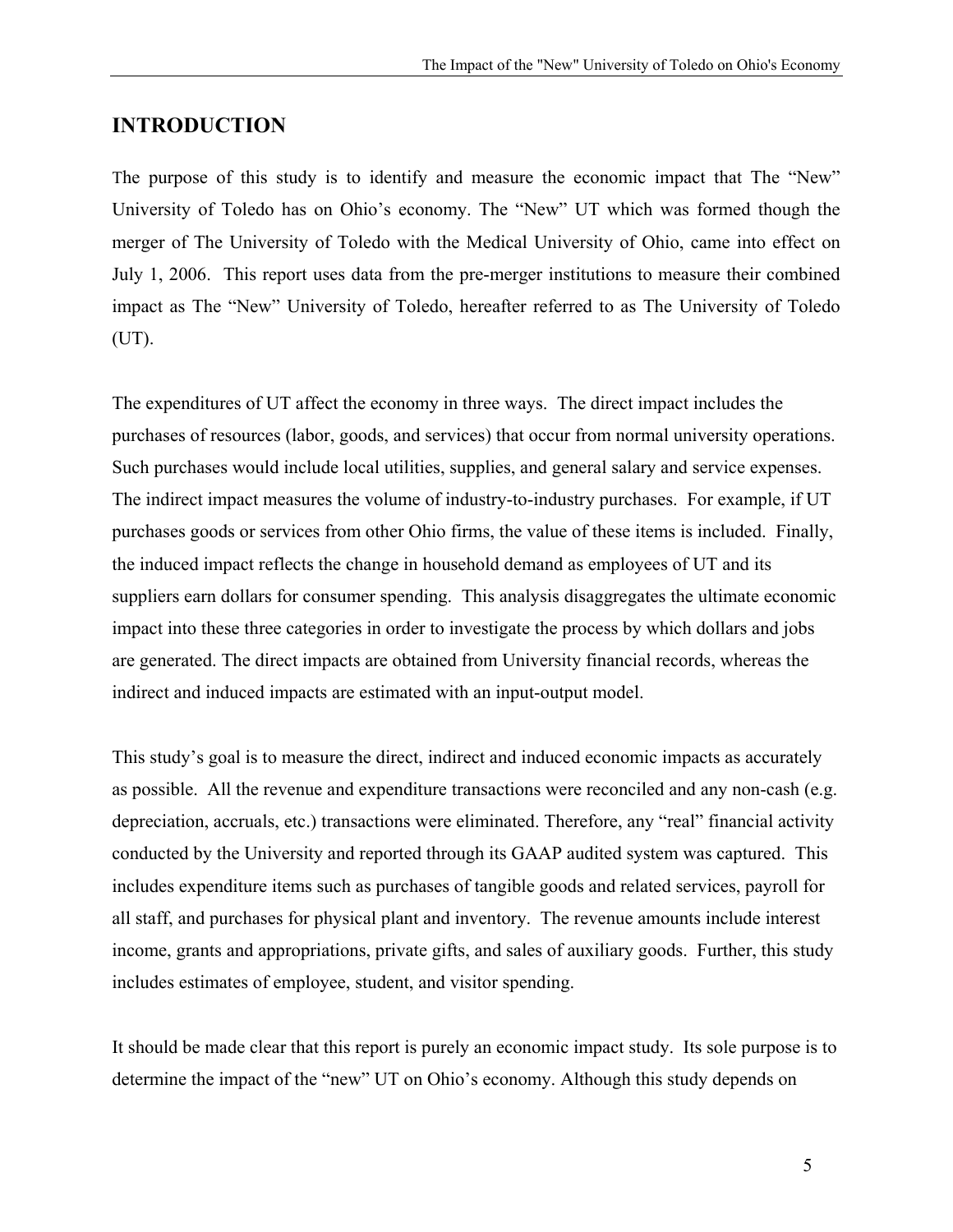financial records, it is in no way intended to represent any audit of financial procedures.

#### **METHODOLOGY**

This section outlines the general methodology used to calculate the economic impact. A brief discussion of the models employed is followed by a description of the pertinent data used in the economic calculations. The primary data are directly from The University of Toledo and The Medical University of Ohio's 2005 audited financial statements and represents the most accurate data available. The secondary data, which includes industry employment levels and local demographic characteristics, are taken from state and national data sources.

#### **General Economic Forecasting Model Specification**

This study employed an Input\Output model to make the primary economic forecasts. Input\Output methodology allows the examination of forward and backward linkages that are present in any regional economy. The model measures the total annual economic activity that results from inter- and intra-industry transactions. The model breaks the economy into approximately 500 separate sectors with each sector representing an individual industry. It then uses a sectoring scheme developed by the IMPLAN Group and is closely related to the Bureau of Economic Analysis (BEA) REIS model. The model is a approximate 500X500 (row x column) matrix that shows all the economic activity between the individual sectors. The entries in the matrix are based on the dollar amount that each industry sells to (and purchases from) other industries in the Ohio economy. It measures the amount of final consumption by the residents of the region as well as how much each industry exports from the area. The model uses data collected at the county level, which are obtained from the IMPLAN Group and the BEA. County data are in turn aggregated or "rolled-up" to form service areas such as local areas, states or larger geographic regions such as the Midwest.

Input\Output models estimate economic impacts by taking advantage of the relatively stable patterns in the flow of goods and services within the economy. Predictions can be made of an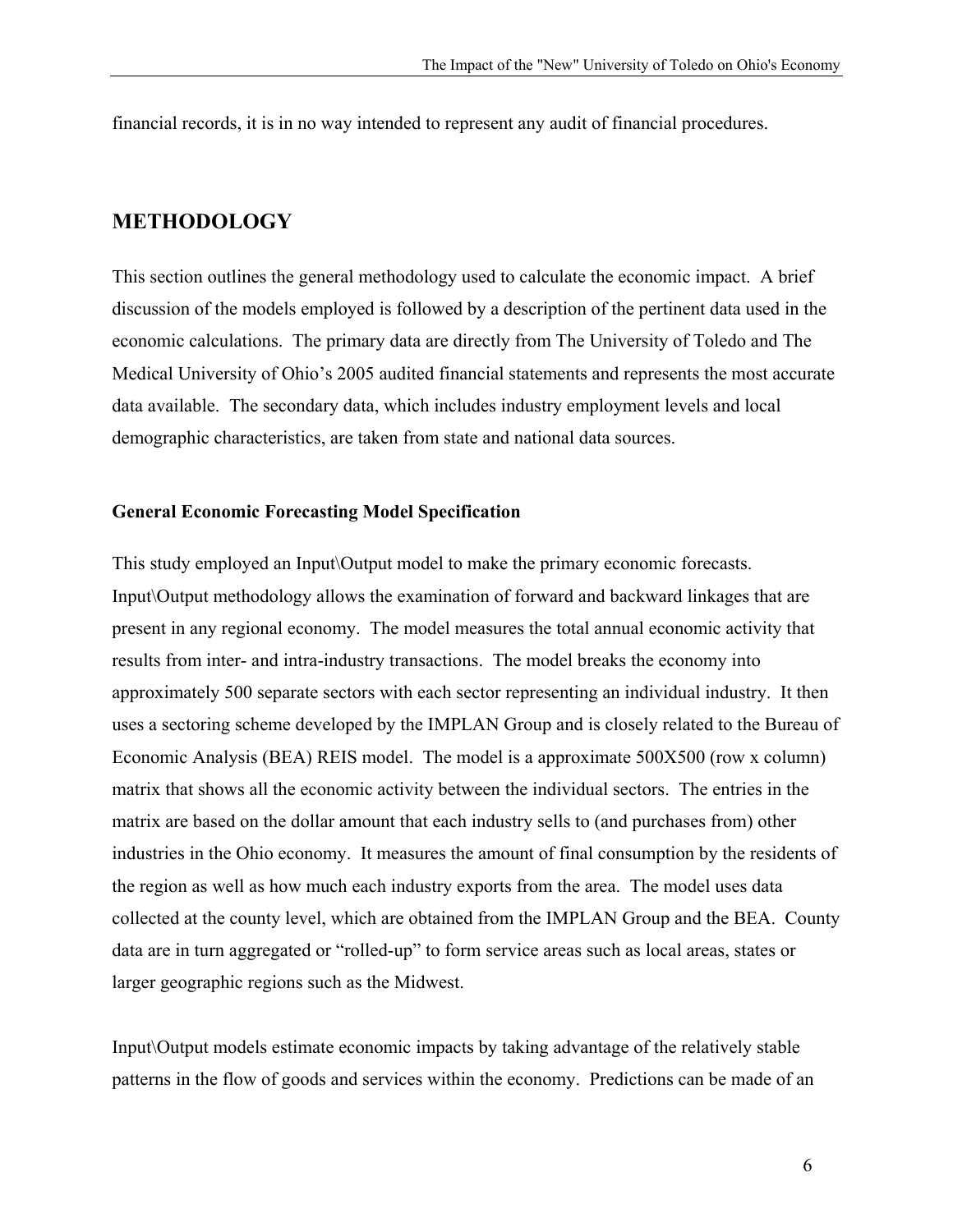industry's total economic impact by examining the purchasing patterns of the individual sectors. The BEA collects extensive data on these regional trade flows and reports their findings annually.

Spatial patterns are then defined through a Geographical Information System (GIS) interface. This GIS interface affords the ability to spatially locate and describe the economic phenomena under consideration. It further allows the forecasting model to accurately describe (+-30 ft from a centroid location) the physical location of any economic activity reported. Economic activity, once accurately defined, can be tracked through to its ultimate destination. Any degradation of the economic impact is assumed to be a function of distance decay or information/transportation infrastructure inadequacies.

#### **Primary Data**

All the primary data come directly from audited financial statements and provide a solid foundation for the analysis. These data include all accounts payable transactions, salaries and fringe benefits, number of employees, construction and capital improvements spending, and state appropriations.

#### **Secondary Data Specifications**

Once the primary (direct) impact is identified, it is necessary to estimate the ultimate impact on the economy. This study's forecasting model utilizes variables from a variety of national data sets. To reduce potential confusion, a specific definition of the major variables may be of use.

#### **Industry Output**

Industry output represents the value of the industry's total production. Industry output can be thought of as the value of industry sales plus or minus inventory changes. It should be emphasized that industry output is not a measure of an industry's income and, therefore, cannot be directly compared to the Gross State Product (GSP) numbers reported by the BEA. The value of industry output is typically higher than GSP. It is a more comprehensive measure and, therefore, is a better measure of true economic impacts. The IMPLAN model estimates the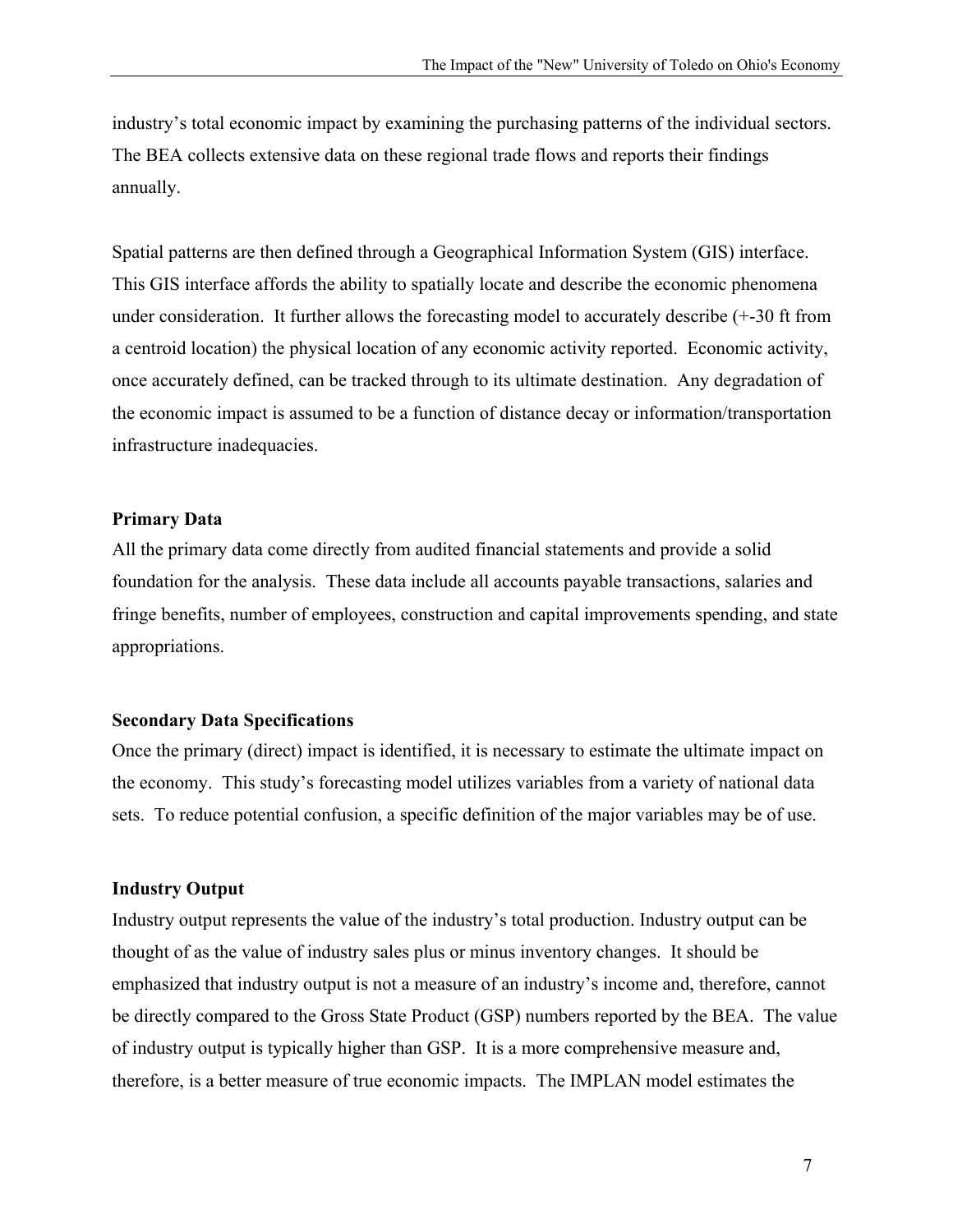industry output data, which are derived from the Bureau of Census Economic Census, the Annual Survey of Manufacturers, and the Bureau of Labor Statistics growth model.

#### **Employment**

Employment is the total number of full-time wage and salary employees, plus the number of selfemployed workers within a particular industry. Part-time workers' hours are aggregated into full-time equivalents (2,080 hours), and reported with the full-time workers. In our process, each year's activity is computed separately so that the employment effects are computed each year.

No single source of employment data is adequate for accurately estimating employment impacts. Due to nondisclosure rules, the employment figure reported by government agencies often underestimates true employment in a given county. In accordance with U.S. Code Title 13, Section 9, no datum is published that would disclose the operations of an individual employer or put an individual employer at an unfair disadvantage. In this study, as we narrow our focus to the county level, the number of firms representing an industry inevitably decreases. It is not uncommon for a single business establishment to be the sole operator in that industry in a particular county. If this is the case, the employment numbers are not disclosed and the employment in that region is understated. Fortunately, it is possible to reconstruct a region's employment by combining data from a variety of sources. Non-disclosure rules require that the individual reporting agency not reveal confidential information. However, other government agencies may report the missing data in another form. For example, the U.S. Department of Labor collects labor data as part of the Unemployment Insurance ES-202 program. These data are for "covered employees" of the Unemployment Insurance Program. Workers not "covered," such as self-employed workers, would not be included in the data. However, "not covered" workers would be included in the employment figures captured by the Department of Census County Business Patterns. By carefully combining the employment figures reported in the ES-202 data set, the County Business Patterns, the REIS data and the Internal Revenue Service Quarterly Payroll File (FICA), a fairly comprehensive employment figure can be reconstructed. The raw data are then "sectored" into the appropriate SICs and, in turn, combined into the necessary industry vectors and IMPLAN matrices.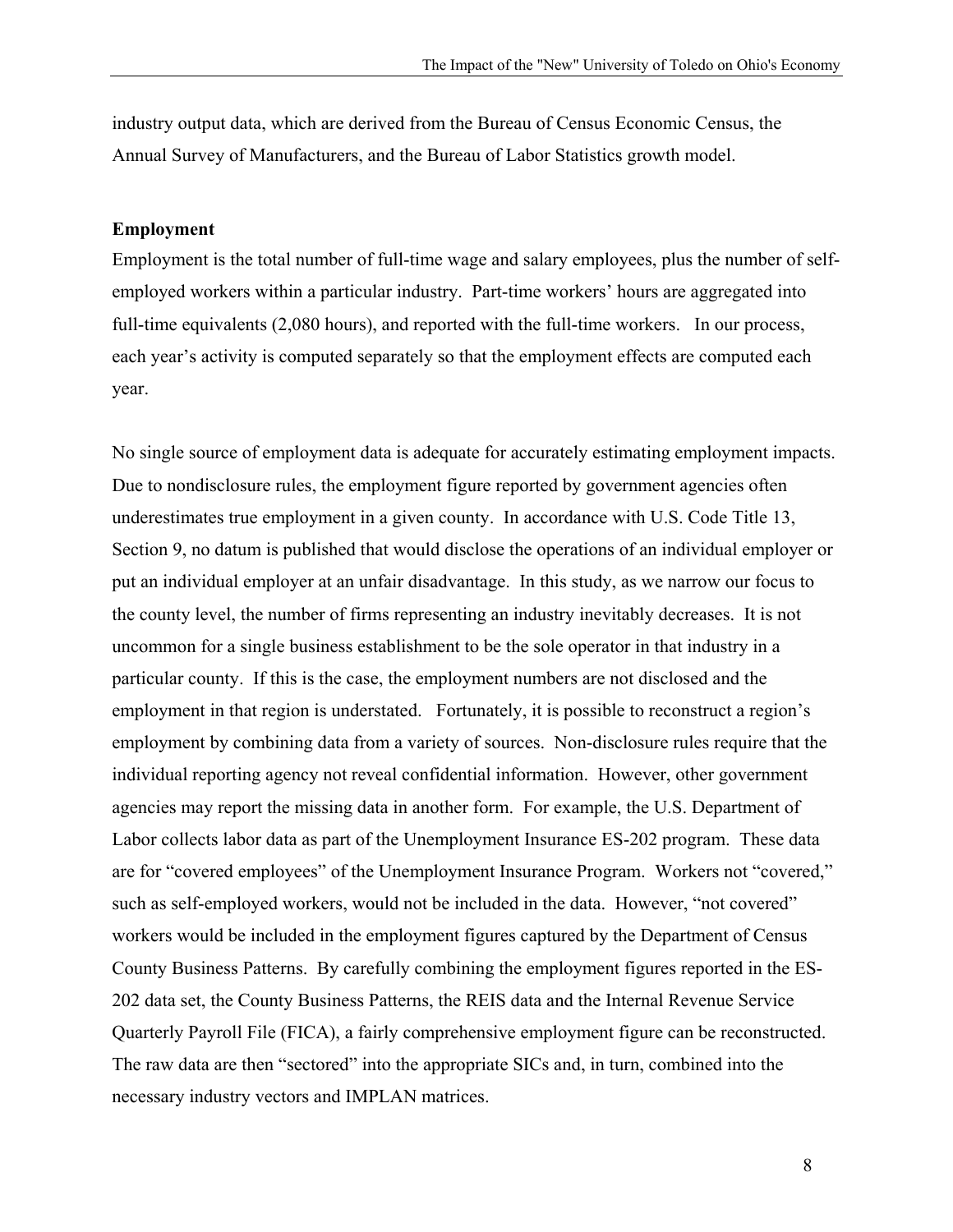#### **Employee Compensation**

Employee compensation includes all salaries and wages paid to the industry's employees. The figure includes the proprietors' income of self-employed persons in the industry. The figures reported are gross amounts and taken from the IMPLAN data set.

#### **Consumption**

Employee consumption measures consumption spending of employees directly employed by the relevant industry (in this case, The "New" University of Toledo). Employee spending is estimated using the BEA Benchmark I/O Study and the BLS Consumer Expenditure Survey. This provides estimates of employee spending based on regional preferences and household income levels. In this case, it measures the typical "basket" of goods purchased by an Ohio family.

### **Understanding Multipliers**

UT operations impact the economy in three ways. The direct impact includes the purchases of resources (labor, goods, and services) as the University completes its academic mission. The indirect impact occurs through industry-to-industry purchases the university makes with its local suppliers. Finally, the induced impact reflects the change in household demand as employees of UT suppliers spend their income. Therefore, the total impact to the economy is the summation of the direct, indirect and induced components. The indirect and the induced portions are commonly known as the multiplier. It shows how the initial (direct) expenditures get multiplied through the economy. Calculating the multipliers based on the supplier relationships and employee consumptions patterns are much more accurate than simple multiplier tables.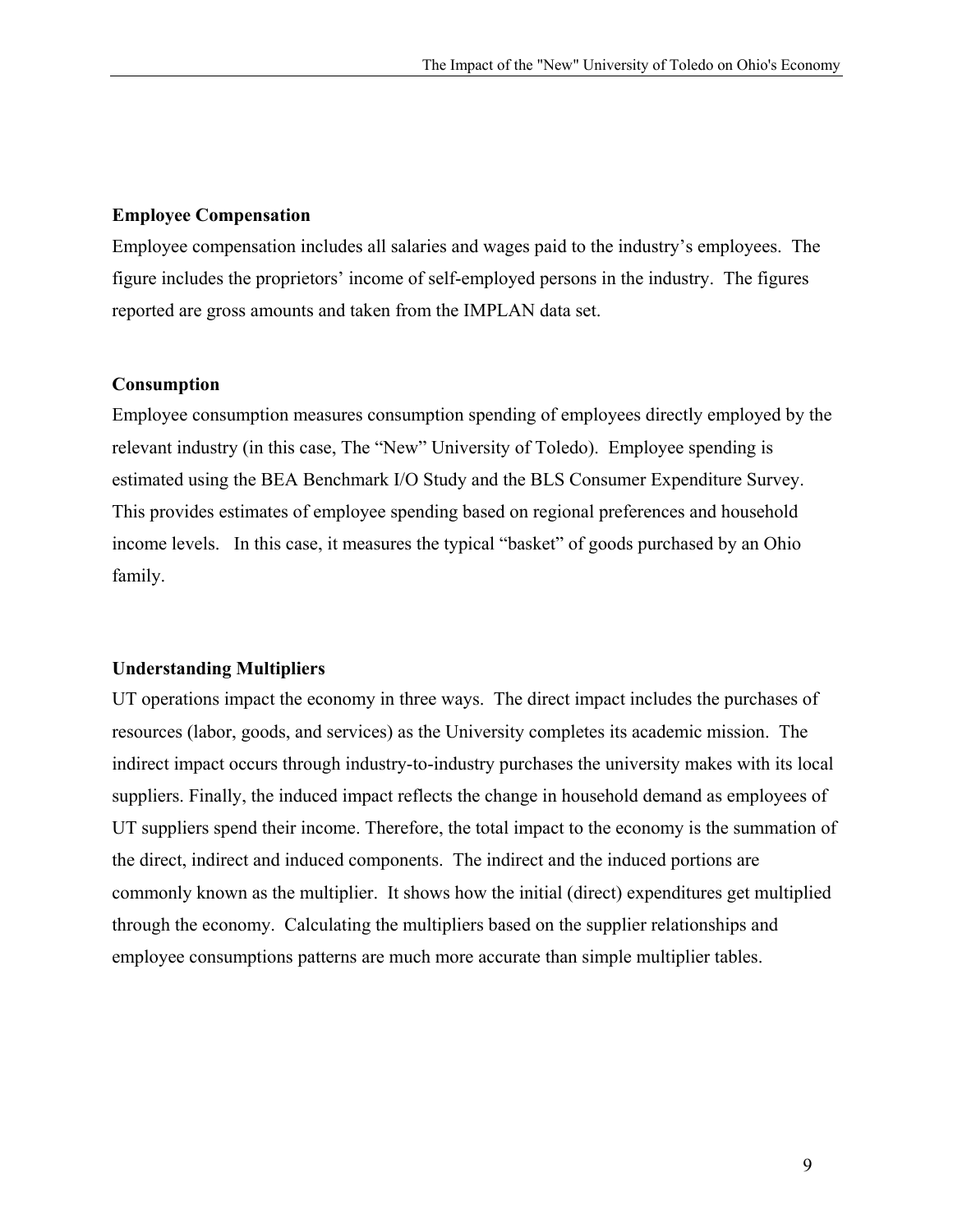## **FINDINGS**

This section provides the major findings of the economic analysis of The University of Toledo's impact on Ohio's economy. It shows the dollar and employment impacts for construction, operations, employee spending, student spending, and visitor spending components. It also includes a section on the fiscal impacts of the University.

#### **Capital Improvements and Operating Expenditures**

Capital improvements and operation spending was calculated using the 2005 audited financial statements and other data provided by The University. To avoid double counting, payroll amounts were deleted and will be the source of employee spending described later in this report. Non-cash transactions such as accruals, and depreciation were eliminated, as they have no tangible impact. After making the necessary adjustments, UT spent \$283,529,008 (direct) on capital improvements and operations in 2005. This initial spending in turn generated an additional \$101,394,733 (indirect) through The University's purchase of labor and raw materials from local sources. An additional \$145,078,034 (induced) of economic activity was created as the employees of the construction firms and local suppliers spent the wages earned as a result of University contracts. The total economic impact is the summation of the direct, indirect and induced effects. In this case, for 2005, UT's total impact from operations and capital improvements was \$530,001,775.

The University created 7,730 full-time jobs as a result of their operations and capital improvement activities. Of the 7,730 jobs created, 5,207 were the result of direct construction and University operations, 945 resulted from business-to-business (indirect) activities, and 1,578 resulted from employee spending (induced) activity of the construction and supplier industries.

#### **Employee Spending Impact**

To determine possible employee spending, it is first necessary to subtract the amount of taxes and other deductions from gross pay. Following the Bureau of Labor Statistics (BLS) guidelines for our region, it was assumed that on average, 85% of the gross pay was available for consumption. Therefore, it was assumed that the portion of University salaries available for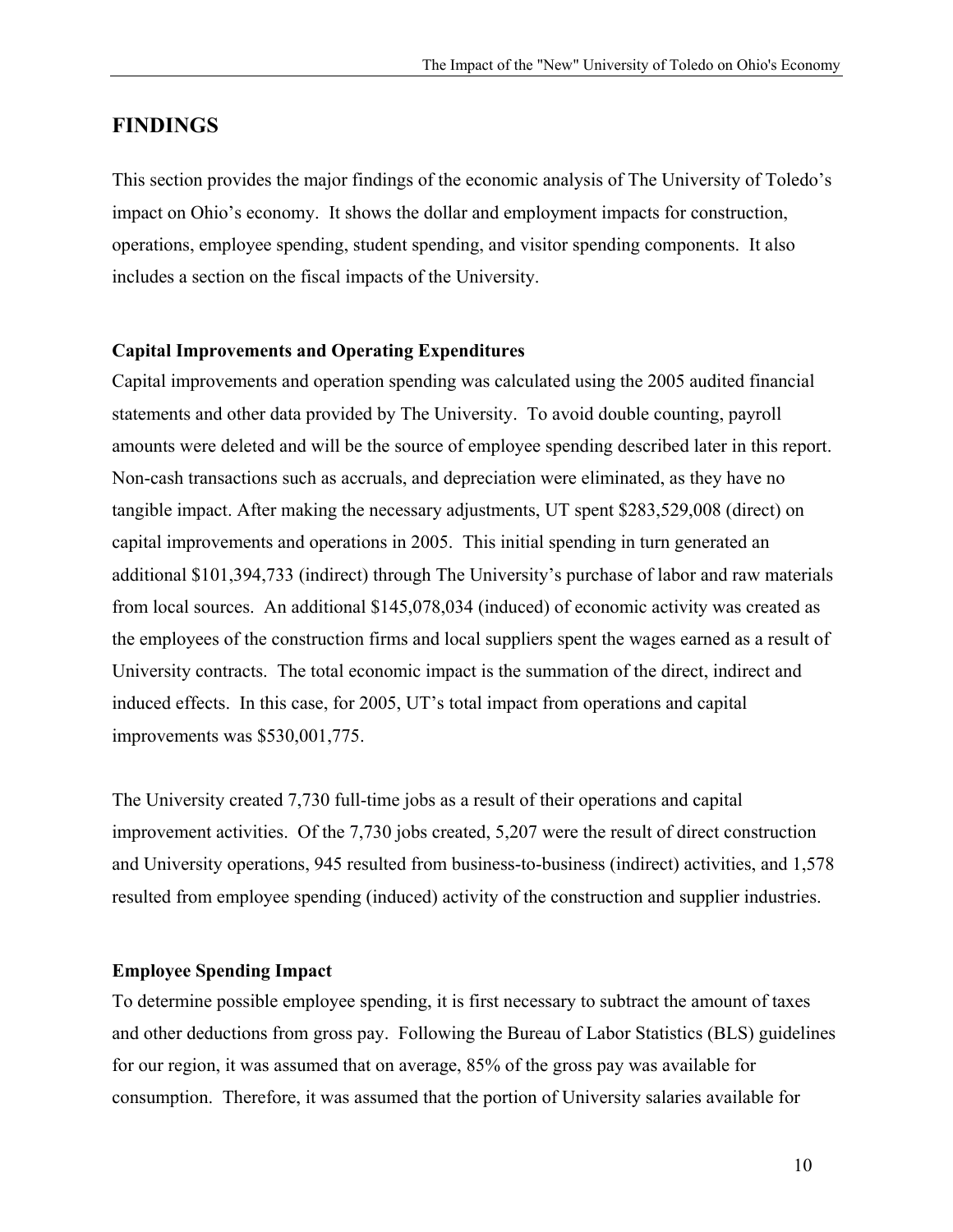consumption was \$243,029,453. This was then allocated into spending categories (food, housing, healthcare, etc.) based on the BLS Consumer Expenditure Survey. This survey estimates the typical household spending patterns for our region for middle-income (35K-50K) consumers. It was assumed that the bulk of the employee consumption spending (food, clothing, and transportation) was completed within the Ohio economy. This is consistent with Bureau of Labor Statistics research on local consumption spending.

The direct spending of \$243,029,453 generated an additional indirect impact of \$47,880,339 and an induced impact of \$52,159,668. The total economic impact of employee spending on Ohio's economy was \$343,069,460. This economic impact supports 2,745 jobs in Ohio's economy.

#### **Student Spending Impact**

Student spending was estimated for three distinct categories. Undergraduate students who reside in on-campus facilities were the first group. This category has the lowest economic impact as the bulk of their spending occurs on campus from University-run facilities. (This spending is captured in the university operations section of this report.) The second category of student spending is undergraduate students residing in off-campus housing. This impact is significantly higher as the living expenses are often conducted with local rental agencies and businesses. The last category of student spending is graduate student spending. Spending from graduate students tends to be higher than undergraduate spending. This is traditionally due to higher stipends for graduate students and from additional family income of a locally employed spouse.

Table 3 shows the number of students per category and the annual budget amounts for each group. UT has few graduate students in on-campus facilities so all graduate students were considered to be off-campus.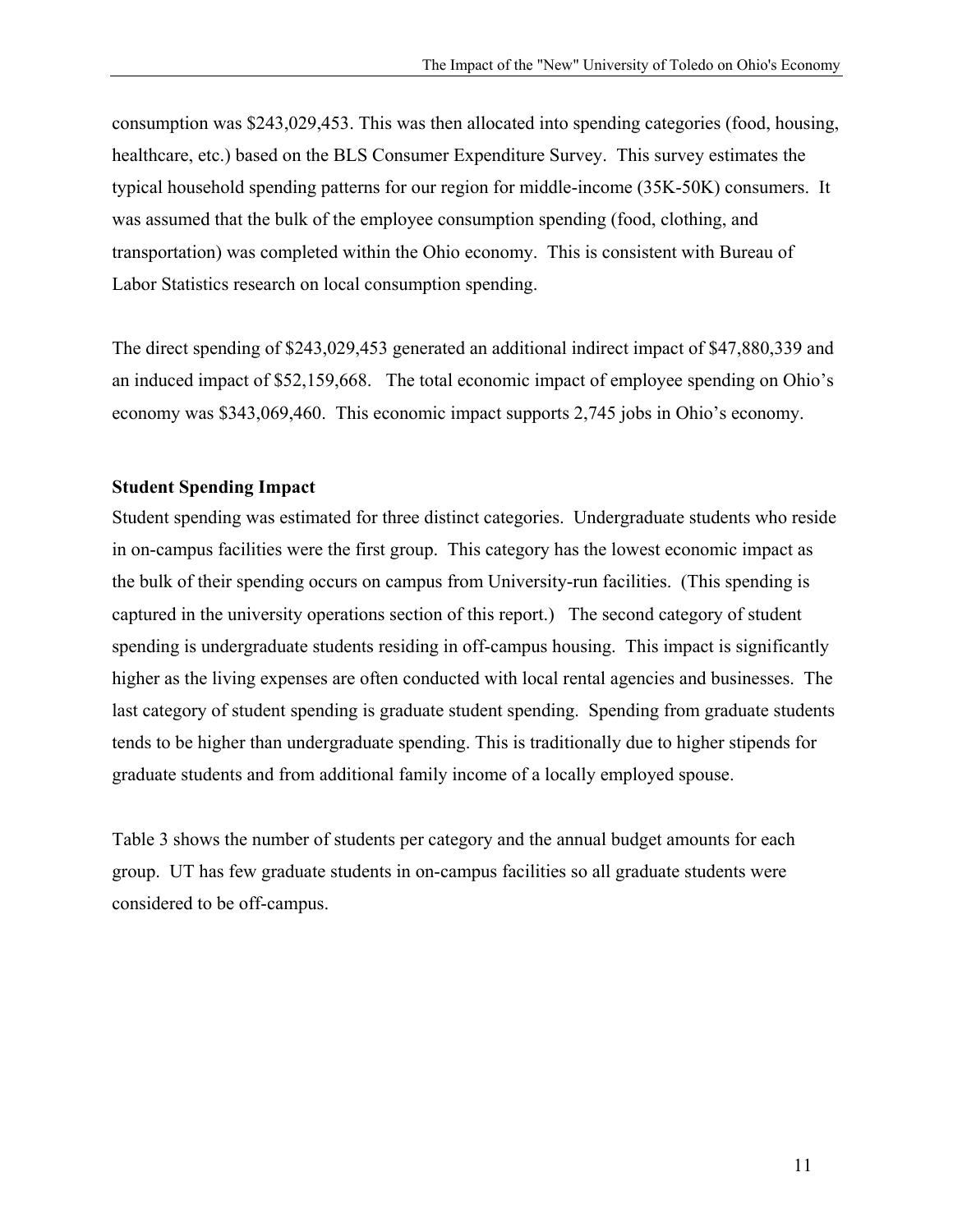| Table 3                   |                 |                               |
|---------------------------|-----------------|-------------------------------|
| <b>Student Spending</b>   | <b>Students</b> | <b>Annual Spending Budget</b> |
| On-campus (undergraduate) | 7,400           | \$2,550                       |
| Off-campus undergraduate  | 9,817           | \$8,050                       |
| Off campus graduate       | 3,614           | \$11,300                      |
| Total:                    | 20,831          |                               |

Similar to employee spending, the direct amount was then allocated into spending categories based on the BLS Consumer Expenditure Survey. This survey estimates the typical household spending patterns for our region for low income (<15K) consumers. It was assumed that the bulk of the student consumption spending (food, clothing, etc.) was completed within the Ohio economy. The budget amounts were derived from averages of several other economic impact studies (see Carroll 2004, Carroll et al. 2004, Carroll 1997, Notre Dame 2002, Appleseed 2003). It was determined that UT student-spending patterns were consistent with the other regions and no additional surveys were necessary.

The direct spending amount of \$138,705,265 generated \$31,690,874 in indirect activity and \$34,243,989 in induced. This equals \$204,640,129 economic impact on Ohio's economy from UT students. This spending generated 1,876 Ohio jobs.

### **Visitor Spending Impact**

Estimating visitor spending in economic impact studies is always a difficult task. One common method is to use estimated percentages of the university impact. This method is not always accurate and certainly does not capture any unique student or university activities. Another method is to estimate the number of visitors that attend each of the university events. To accurately complete these tasks extensive surveys would need to be conducted at each of the university's events. This is prohibitively expensive and is outside the scope of this project. Furthermore, given the regional nature of UT and the fact that the state of Ohio is the service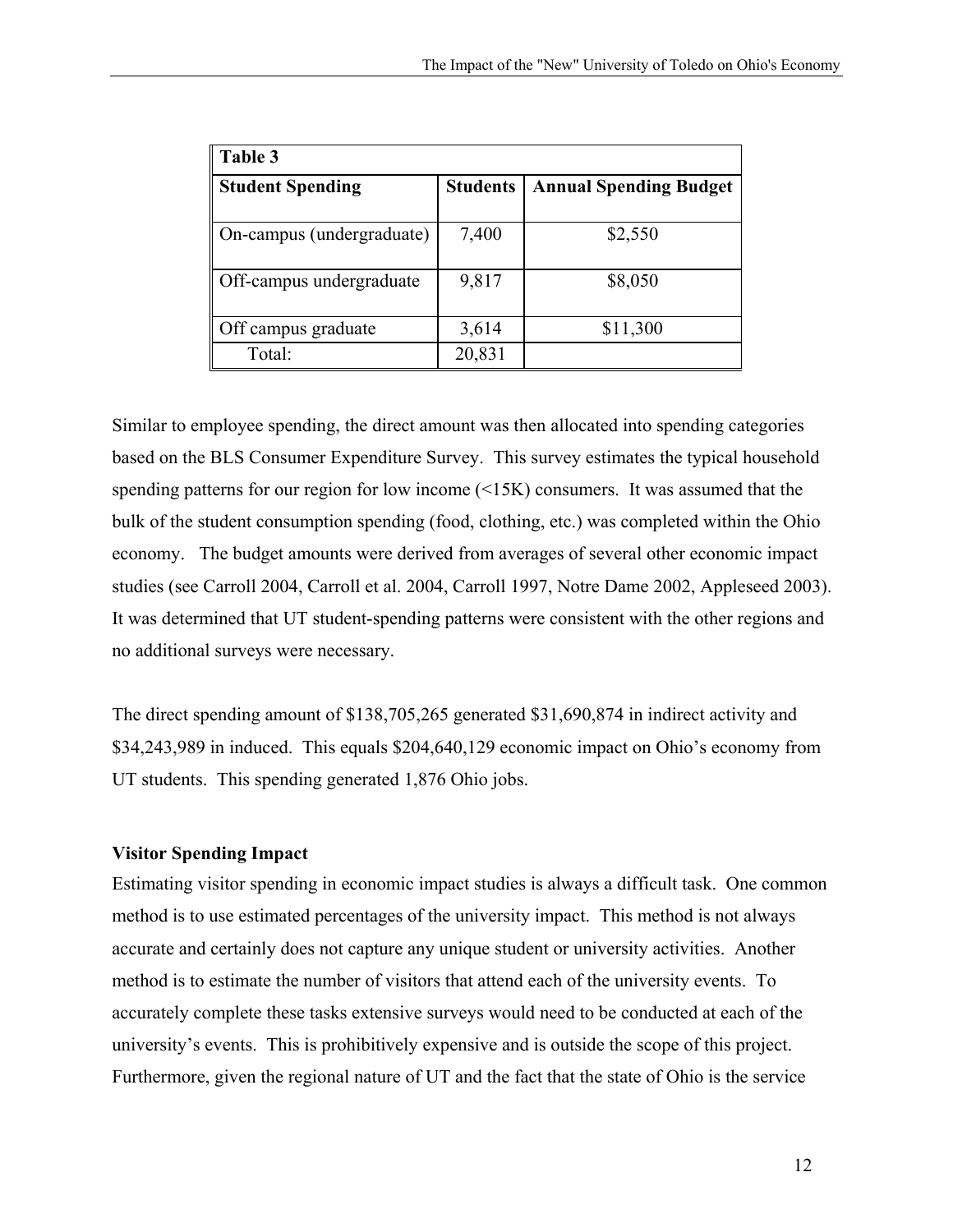area for this study the number of out-of-state visitors for each event is relatively small even if accurately surveyed.

The best method for estimating visitor spending for a regional university is to base it on the number of visitors per student and faculty member (Appleseed 2003, Notre Dame 2002, Carroll 2004, Carroll et al. 2004). The number of students and faculty provides a good foundation and measuring personal visits from out of town friends and family is a good proxy for all visitor categories. The faculty number includes professional visitors who UT sponsored events (e.g. meetings, conferences, symposia, cultural programs, etc.).

| <b>Table 4</b>             |                                |         |
|----------------------------|--------------------------------|---------|
| <b>Type of Expenditure</b> | <b>Expenditure Per Visitor</b> | Percent |
| Transportation             | \$10.00                        | 8%      |
| Lodging                    | \$35.00                        | 28%     |
| Entertainment              | \$21.25                        | 17%     |
| Food/Beverage              | \$30.00                        | 24%     |
| Shopping                   | \$28.75                        | 23%     |
| Total                      | \$125.00                       | 100%    |

Using an average derived from the Boston (Appleseed 2003) and Notre Dame (Notre Dame 2002) studies, it is estimated that undergraduate students have 5.95 overnight visitors annually; graduate students have 3.12, and faculty have 4.32. Graduate student and faculty numbers are lower than the undergraduates as these groups often stay as guests in faculty and graduate student residences. Based on 2005 student enrollments and the numbers shown above, it is estimated that the direct visitor spending is \$15,125,208 (Table 5.)

| Table 5                       |                 |
|-------------------------------|-----------------|
| Category                      | <b>Spending</b> |
| <b>Undergraduate Students</b> | \$12,806,941    |
| <b>Graduate Students</b>      | \$1,409,460     |
| Faculty                       | \$908,807       |
| Total                         | \$15,125,208    |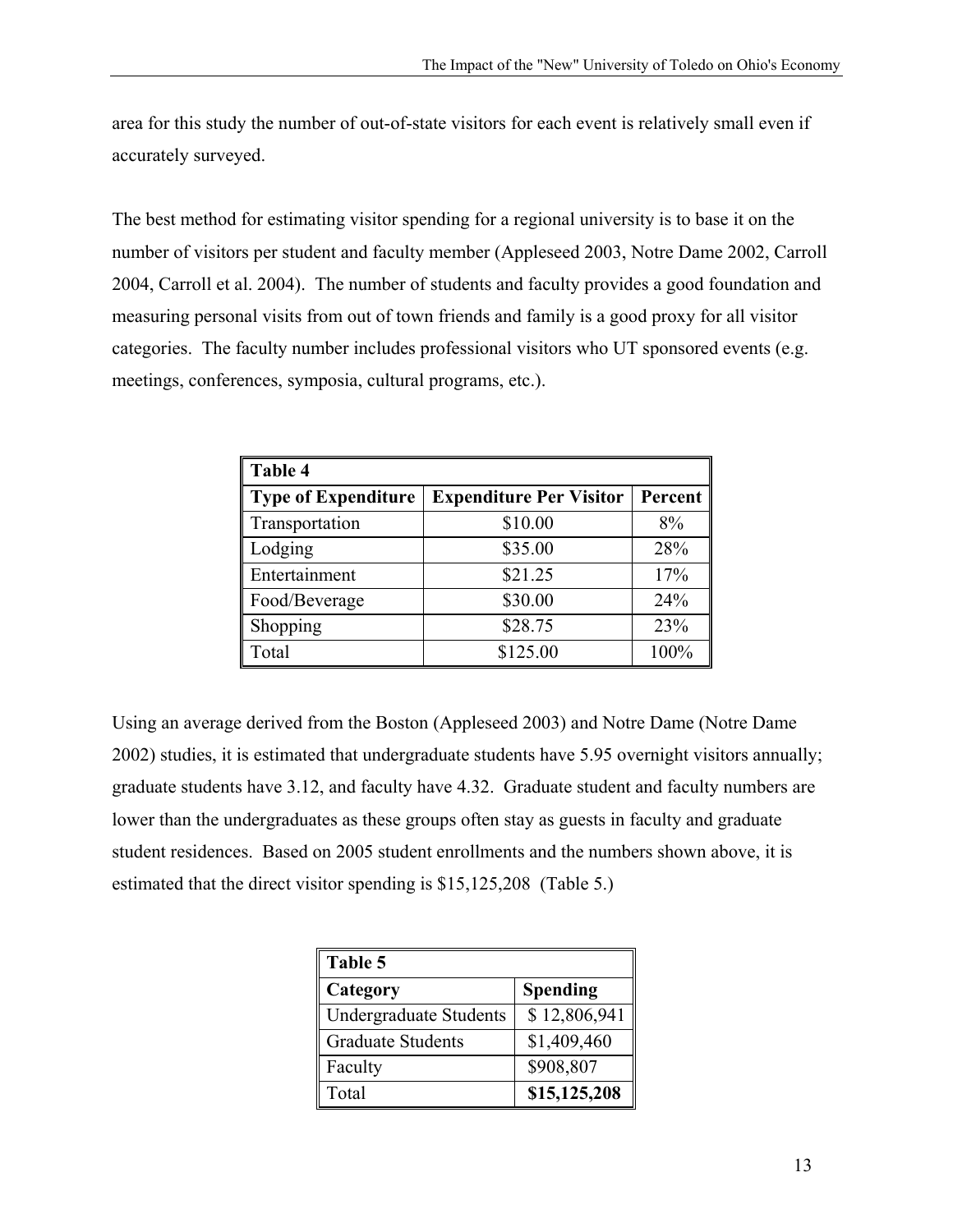The \$15,125,208 of direct spending by visitors generated an additional \$4,308,507 in indirect impacts, \$5,659,889 in induced impacts for at total of \$25,093,605 in economic activity. This economic activity supports 410 Ohio jobs with the bulk of these in Lucas County.

#### **Fiscal Impact**

In 2005, UT and MUO received \$111.7 million in state appropriations. During that time period, UT/MUO economic activity generated \$125,467,550 in tax revenues. The total economic impact on Ohio's economy was \$1.1 billion. Therefore, every dollar received in state support generates more than \$9 in economic activity. This is not to say that UT has a multiplier of 9. This means that UT takes the state appropriation, couples it with tuition and grant revenues, and produces a \$1.1 billion impact. The actual multiplier generated from this study is a very conservative 1.62.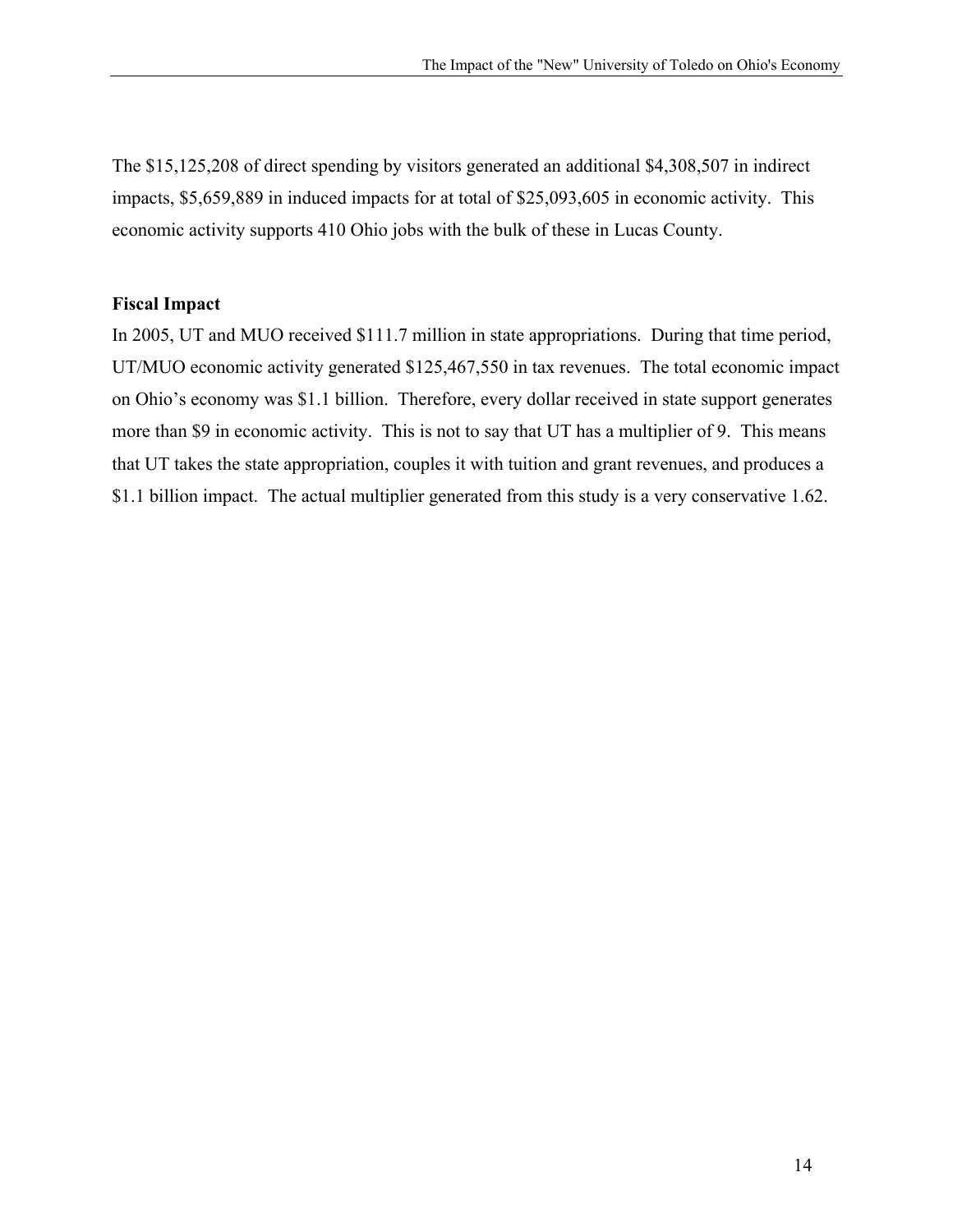| <b>Table 6: Fiscal Impact</b> |                                         |               |
|-------------------------------|-----------------------------------------|---------------|
| <b>Federal Government</b>     |                                         |               |
|                               | Corporate Profits Tax                   | \$5,915,333   |
|                               | <b>Indirect Bus Tax: Custom Duty</b>    | 795,482       |
|                               | <b>Indirect Bus Tax: Excise Taxes</b>   | 2,694,246     |
|                               | <b>Indirect Bus Tax: Fed NonTaxes</b>   | 843,453       |
|                               | Personal Tax: Estate and Gift Tax       | $\Omega$      |
|                               | Personal Tax: Income Tax                | 992,308       |
|                               | Personal Tax: NonTaxes (Fines-Fees)     |               |
|                               | Social Ins Tax- Employee Contribution   | 29,755,875    |
|                               | Social Ins Tax- Employer Contribution   | 28,656,239    |
|                               | <b>Total</b>                            | \$69,652,936  |
| <b>State/Local Government</b> |                                         |               |
|                               | Corporate Profits Tax                   | 677,703       |
|                               | Dividends                               | 5,837,181     |
|                               | Indirect Bus Tax: Motor Vehicle License | 323,880       |
|                               | <b>Indirect Bus Tax: Other Taxes</b>    | 1,669,116     |
|                               | <b>Indirect Bus Tax: Property Tax</b>   | 13,744,481    |
|                               | Indirect Bus Tax: S/L NonTaxes          | 980,457       |
|                               | <b>Indirect Bus Tax: Sales Tax</b>      | 13,180,684    |
|                               | Indirect Bus Tax: Severance Tax         | 6,635         |
|                               | Personal Tax: Estate and Gift Tax       |               |
|                               | Personal Tax: Income Tax                | 13,931,405    |
|                               | Personal Tax: Motor Vehicle License     | 740,196       |
|                               | Personal Tax: NonTaxes (Fines-Fees)     | 1,462,895     |
|                               | Personal Tax: Other Tax (Fish/Hunt)     | 129,443       |
|                               | Personal Tax: Property Taxes            | 318,222       |
|                               | Social Ins Tax- Employee Contribution   | 756,416       |
|                               | Social Ins Tax- Employer Contribution   | 2,055,900     |
|                               | <b>Total</b>                            | 55,814,614    |
| <b>Total Fiscal Impact</b>    |                                         | \$125,467,550 |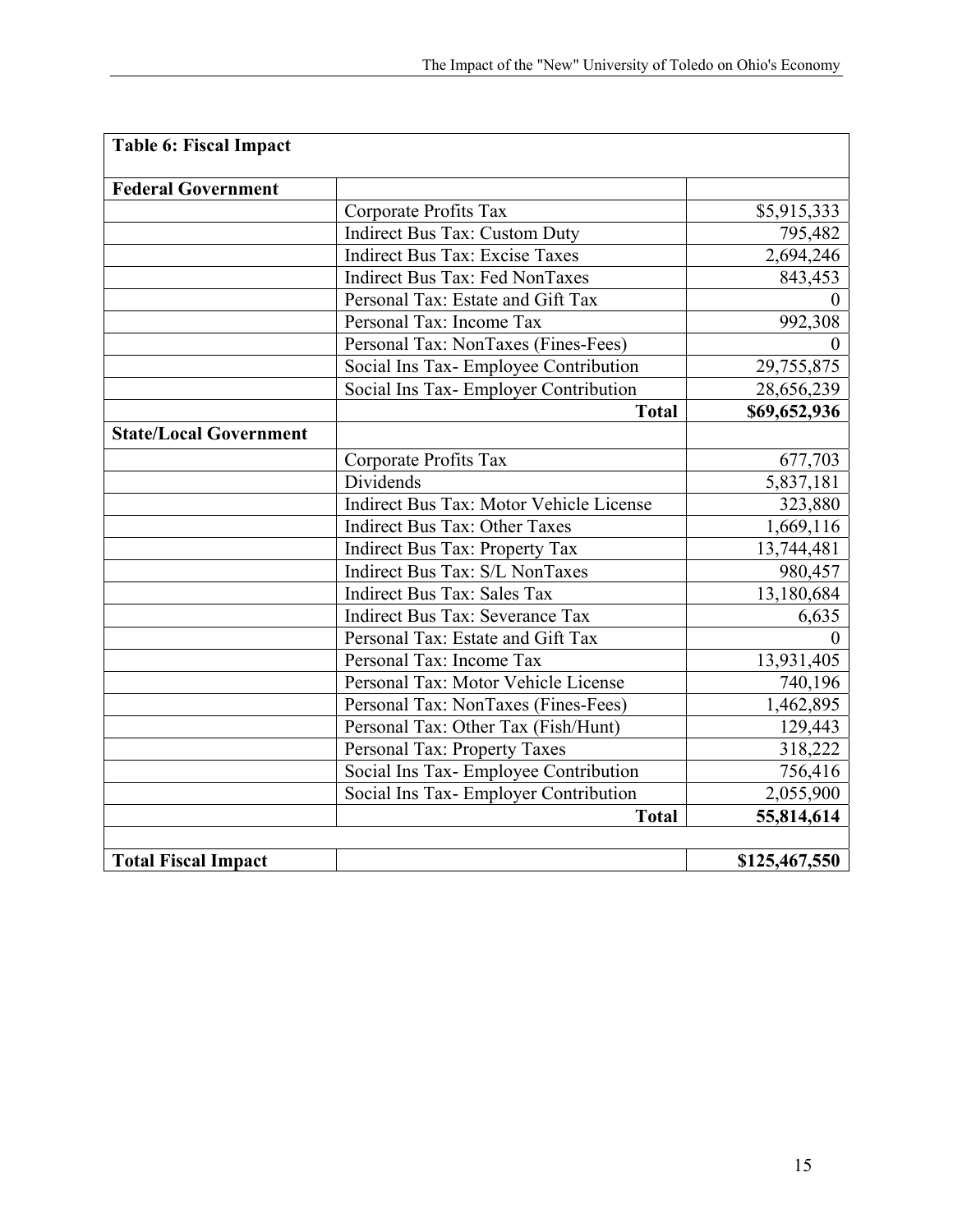## **SELECTED REFERENCES**

Appleseed 2003. Boston Study *Engines of Economic Growth: The Economic Impact of Boston's Eight Research Universities on the Metropolitan Boston Area.* 

Carroll, Michael C., 2004. *Measuring Bowling Green State University's Impact on Ohio's Economy*. Bowling Green State University.

Carroll, Michael C. and Mary Ellen Benedict and John Hoag. 2004. The Economic Impact of the Toledo Zoo: A Local and National Analysis 1998-2002.

Carroll, Michael C. 1997. *State College System of West Virginia: An Economic Impact Study*. Charleston, WV: West Virginia Research League.

Freudenburg, W.R. 1986. "Social Impact Assessment," *Annual Review of Sociology* 12: 451- 478.

KPMG, LLP, Independent Auditor's Report of The University of Toledo. 2003

MIG, Inc. 2000. *User's Guide Analysis Guide*. Stillwater, Minnesota: Minnesota IMPLAN Group.

Notre Dame 2002. Economic and Fiscal Impacts of the University of Notre Dame.

O*hio Commission on Higher Education* 2002. Building on Knowledge, Investing in People: Higher Education and the Future of Ohio's Economy.

Stynes, D.J. 1999. "Guidelines for Measuring Visitor Spending". Working paper, Michigan State University, Department of Park, Recreation and Tourism Resources.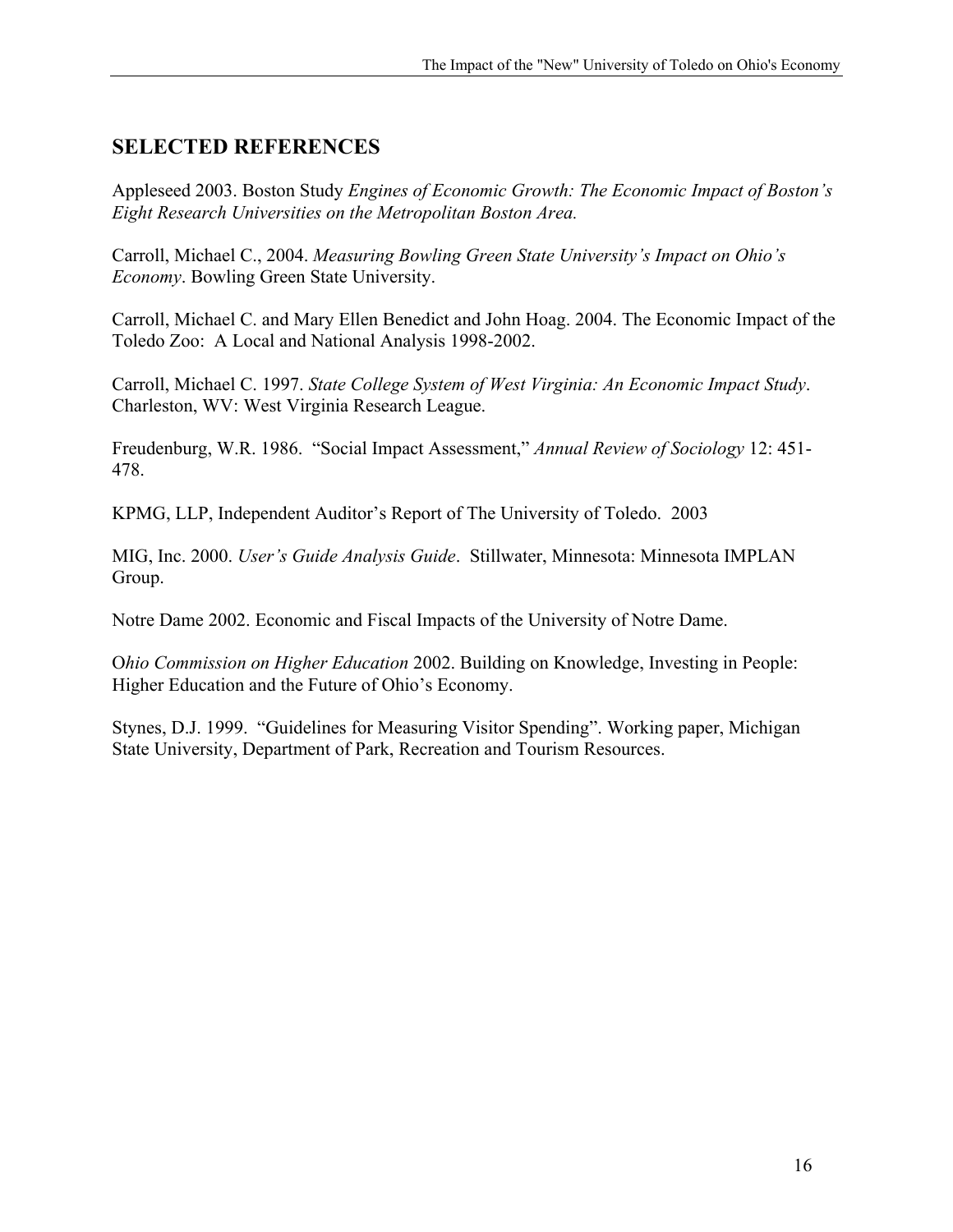## **APPENDIX: Ohio Industries Most Impacted by UT**

|                                                            | Economic    |                |
|------------------------------------------------------------|-------------|----------------|
|                                                            | Impact      |                |
| <b>Industry</b>                                            | (Dollars)   | Employment     |
| Colleges- universities- and junior colleges                | 229,062,758 | 5,124          |
| Commercial and institutional buildings                     | 53,952,193  | 668            |
| Real estate                                                | 51,230,296  | 437            |
| Hospitals                                                  | 41,928,527  | 397            |
| Owner-occupied dwellings mortgages                         | 38,492,167  | $\mathbf{0}$   |
| Food services and drinking places                          | 34,283,430  | 950            |
| Offices of physicians- dentists- and other health          | 31,863,535  | 352            |
| Monetary authorities and depository credit intermediaries  | 19,456,392  | 92             |
| Other educational services                                 | 17,104,307  | 385            |
| Automotive repair and maintenance-except car wash          | 16,245,735  | 120            |
| General merchandise stores                                 | 15,236,559  | 401            |
| Motor vehicle and parts dealers                            | 14,664,641  | 194            |
| Telecommunications                                         | 13,291,554  | 64             |
| Insurance carriers                                         | 11,773,486  | 69             |
| Food and beverage stores                                   | 11,726,032  | 249            |
| Other ambulatory health care services                      | 11,192,781  | 80             |
| Power generation and supply                                | 10,101,072  | 31             |
| Truck transportation                                       | 9,021,269   | 75             |
| Other State and local government enterprises               | 8,973,632   | 61             |
| Nursing and residential care facilities                    | 8,829,076   | 221            |
| Hotels and motels- including casino hotels                 | 8,544,041   | 153            |
| Legal services                                             | 8,271,160   | 99             |
| Securities-commodity contracts-investments                 | 7,037,021   | 100            |
| Architectural and engineering services                     | 6,651,041   | 81             |
| Gasoline stations                                          | 6,267,143   | 122            |
| Building material and garden supply stores                 | 6,262,185   | 105            |
| Miscellaneous store retailers                              | 6,070,106   | 128            |
| Non-store retailers                                        | 5,831,494   | 183            |
| Management of companies and enterprises                    | 5,649,956   | 50             |
| Clothing and clothing accessories stores                   | 5,573,749   | 120            |
| Motor vehicle parts manufacturing                          | 5,366,361   | 22             |
| Nondepository credit intermediation and related activities | 5,333,954   | 47             |
| Spectator sports                                           | 5,157,497   | 114            |
| Other amusement- gambling- and recreation industries       | 5,115,931   | 83             |
| Automobile and light truck manufacturing                   | 5,028,968   | 6              |
| Petroleum refineries                                       | 4,726,179   | $\overline{2}$ |
| <b>Employment services</b>                                 | 4,432,500   | 211            |
| Wholesale trade                                            | 4,075,170   | 31             |
| Health and personal care stores                            | 4,031,764   | 88             |
| Home health care services                                  | 3,795,178   | 92             |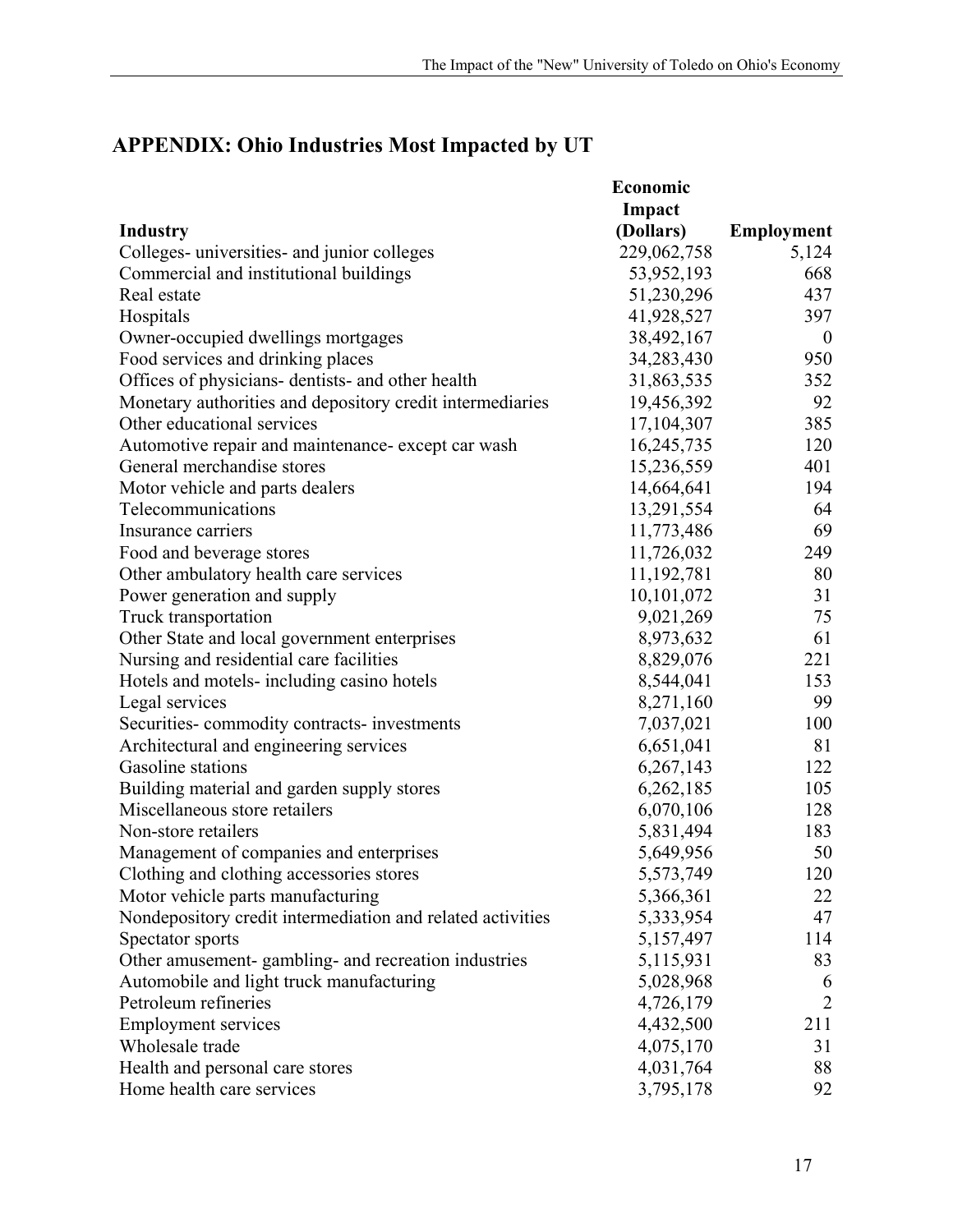|                                                        | Economic  |                   |  |
|--------------------------------------------------------|-----------|-------------------|--|
|                                                        | Impact    |                   |  |
| <b>Industry</b>                                        | (Dollars) | <b>Employment</b> |  |
| Maintenance and repair of nonresidential buildings     | 3,716,461 | 44                |  |
| Pharmaceutical and medicine manufacturing              | 3,711,195 | 9                 |  |
| Plastics plumbing fixtures and all other plastics      | 3,641,475 | 20                |  |
| Furniture and home furnishings stores                  | 3,442,654 | 55                |  |
| Natural gas distribution                               | 3,395,597 | 6                 |  |
| Automotive equipment rental and leasing                | 3,352,142 | 25                |  |
| Civic-social-professional and similar organization     | 3,314,593 | 125               |  |
| Business support services                              | 3,176,565 | 55                |  |
| Meat processed from carcasses                          | 3,167,081 | 13                |  |
| Accounting and bookkeeping services                    | 3,120,801 | 49                |  |
| Management consulting services                         | 3,102,096 | 38                |  |
| Bread and bakery product- except frozen- manufacturing | 3,091,015 | 25                |  |
| Sporting goods- hobby- book and music stores           | 3,068,815 | 74                |  |
| Oil and gas extraction                                 | 3,067,637 | 13                |  |
| Funds-trusts- and other financial vehicles             | 2,993,398 | 13                |  |
| Postal service                                         | 2,985,423 | 39                |  |
| Commercial printing                                    | 2,920,758 | 25                |  |
| Religious organizations                                | 2,915,440 | 23                |  |
| Services to buildings and dwellings                    | 2,846,856 | 94                |  |
| Electronics and appliance stores                       | 2,735,018 | 45                |  |
| Personal care services                                 | 2,682,645 | 70                |  |
| Lessors of nonfinancial intangible assets              | 2,660,668 | $\boldsymbol{0}$  |  |
| Social assistance- except child day care services      | 2,465,259 | 100               |  |
| Other personal services                                | 2,458,350 | 27                |  |
| Insurance agencies- brokerages- and related            | 2,405,010 | 27                |  |
| Office administrative services                         | 2,373,707 | 16                |  |
| Child day care services                                | 2,345,015 | 69                |  |
| Advertising and related services                       | 2,290,801 | 30                |  |
| Radio and television broadcasting                      | 2,080,984 | 14                |  |
| Couriers and messengers                                | 2,080,413 | 28                |  |
| Newspaper publishers                                   | 2,052,192 | 20                |  |
| Waste management and remediation services              | 1,969,040 | 16                |  |
| Toilet preparation manufacturing                       | 1,922,470 | 5                 |  |
| Dry-cleaning and laundry services                      | 1,898,969 | 42                |  |
| Machinery and equipment rental and leasing             | 1,865,024 | 6                 |  |
| Other support services                                 | 1,834,269 | 14                |  |
| Motion picture and video industries                    | 1,784,601 | 20                |  |
| Death care services                                    | 1,739,522 | 27                |  |
| Fluid milk manufacturing                               | 1,635,014 | 3                 |  |
| Air transportation                                     | 1,633,174 | 9                 |  |
| Computer systems design services                       | 1,466,591 | 14                |  |
| General and consumer goods rental except video tap     | 1,427,566 | 28                |  |
| Animal- except poultry- slaughtering                   | 1,426,081 | 3                 |  |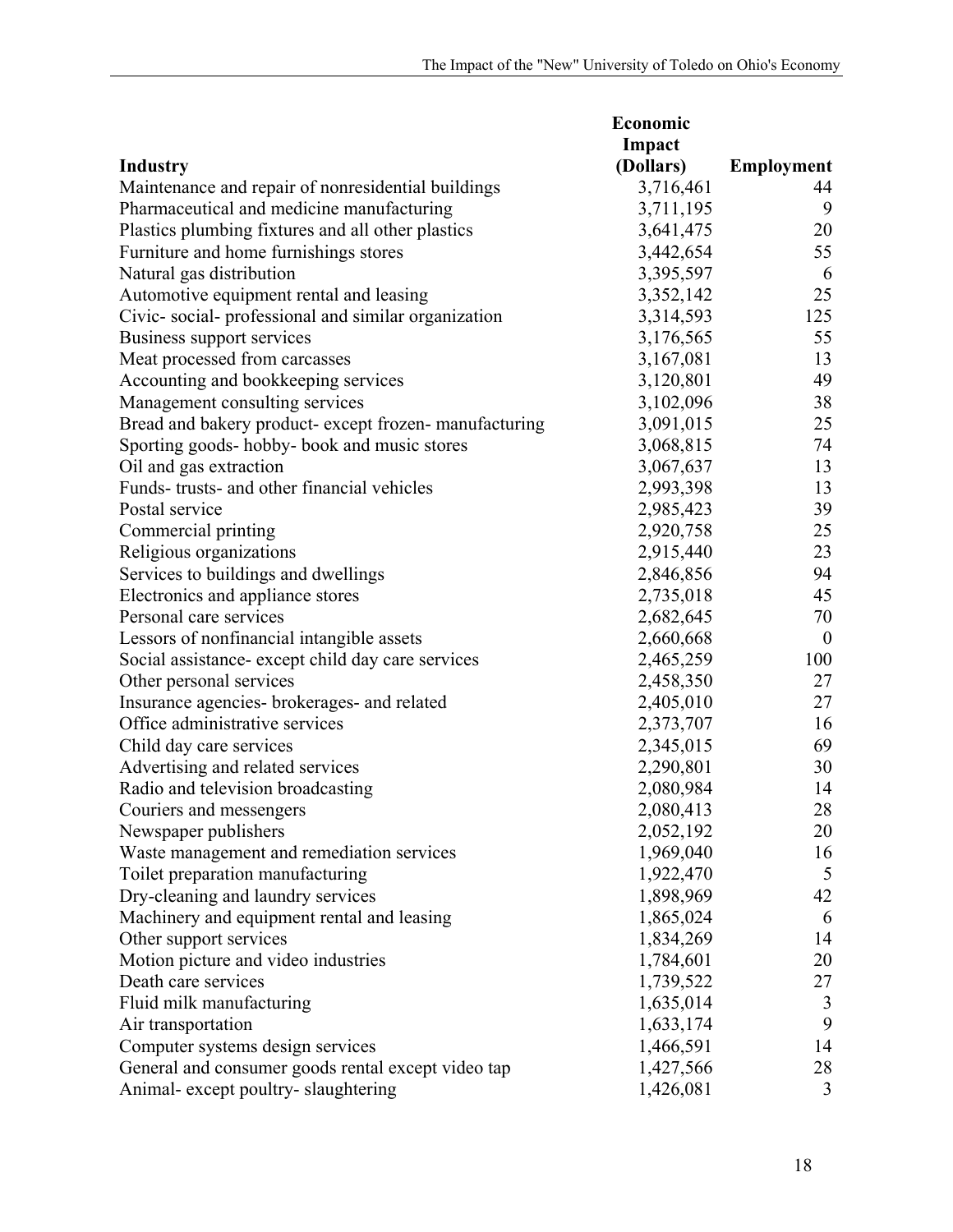| Impact<br>(Dollars)<br><b>Employment</b><br>1,403,361<br>6<br>$\overline{2}$<br>1,396,222<br>16<br>1,384,150<br>11<br>1,341,049<br>1,340,614<br>23<br>1,330,867<br>44<br>23<br>Warehousing and storage<br>1,318,632<br>Commercial machinery repair and maintenance<br>1,282,424<br>14<br>Electronic equipment repair and maintenance<br>1,253,555<br>11<br>1,185,812<br>$\overline{2}$<br>$\overline{3}$<br>Soap and other detergent manufacturing<br>1,185,731<br>1,171,145<br>42<br>Glass and glass products- except glass containers<br>1,139,085<br>6<br>9<br>1,110,840<br>$rac{2}{5}$<br>1,086,052<br>1,057,194<br>$\overline{2}$<br>1,045,945<br>Cheese manufacturing<br>20<br>1,016,748<br>Veterinary services<br>Cookie and cracker manufacturing<br>999,824<br>5<br>$\boldsymbol{9}$<br>Specialized design services<br>994,117<br>$\mathfrak{Z}$<br>Plastics packaging materials- film and sheet<br>940,662<br>34<br>934,837<br>Grant making and giving and social advocacy organization<br>Periodical publishers<br>932,747<br>6<br>$\sqrt{3}$<br>Other snack food manufacturing<br>926,008<br>5<br>Surgical appliance and supplies manufacturing<br>872,265<br>Transit and ground passenger transportation<br>858,583<br>34<br>Other computer related services<br>839,056<br>11<br>816,441<br>11<br>Other maintenance and repair construction<br>799,059<br>Non-upholstered wood household furniture manufacture<br>8<br>106<br>779,748<br>Private households<br>Cable networks and program distribution<br>776,171<br>$\overline{2}$<br>Maintenance and repair of farm and non-farm residents<br>752,579<br>6<br>Promoters of performing arts and sports and agents<br>752,008<br>20<br>Travel arrangement and reservation services<br>751,711<br>11<br>State and local government electric utilities<br>745,393<br>2<br>Fitness and recreational sports centers<br>735,143<br>38<br>Machine shops<br>724,982<br>6<br>719,703<br>5<br>Other accommodations<br>$\overline{3}$<br>All other food manufacturing<br>698,295<br>19<br>Car washes<br>688,846 |                                                       | Economic |   |  |
|--------------------------------------------------------------------------------------------------------------------------------------------------------------------------------------------------------------------------------------------------------------------------------------------------------------------------------------------------------------------------------------------------------------------------------------------------------------------------------------------------------------------------------------------------------------------------------------------------------------------------------------------------------------------------------------------------------------------------------------------------------------------------------------------------------------------------------------------------------------------------------------------------------------------------------------------------------------------------------------------------------------------------------------------------------------------------------------------------------------------------------------------------------------------------------------------------------------------------------------------------------------------------------------------------------------------------------------------------------------------------------------------------------------------------------------------------------------------------------------------------------------------------------------------------------------------------------------------------------------------------------------------------------------------------------------------------------------------------------------------------------------------------------------------------------------------------------------------------------------------------------------------------------------------------------------------------------------------------------------------------------------------------------------------------------------------|-------------------------------------------------------|----------|---|--|
|                                                                                                                                                                                                                                                                                                                                                                                                                                                                                                                                                                                                                                                                                                                                                                                                                                                                                                                                                                                                                                                                                                                                                                                                                                                                                                                                                                                                                                                                                                                                                                                                                                                                                                                                                                                                                                                                                                                                                                                                                                                                    |                                                       |          |   |  |
|                                                                                                                                                                                                                                                                                                                                                                                                                                                                                                                                                                                                                                                                                                                                                                                                                                                                                                                                                                                                                                                                                                                                                                                                                                                                                                                                                                                                                                                                                                                                                                                                                                                                                                                                                                                                                                                                                                                                                                                                                                                                    | <b>Industry</b>                                       |          |   |  |
|                                                                                                                                                                                                                                                                                                                                                                                                                                                                                                                                                                                                                                                                                                                                                                                                                                                                                                                                                                                                                                                                                                                                                                                                                                                                                                                                                                                                                                                                                                                                                                                                                                                                                                                                                                                                                                                                                                                                                                                                                                                                    | Rail transportation                                   |          |   |  |
|                                                                                                                                                                                                                                                                                                                                                                                                                                                                                                                                                                                                                                                                                                                                                                                                                                                                                                                                                                                                                                                                                                                                                                                                                                                                                                                                                                                                                                                                                                                                                                                                                                                                                                                                                                                                                                                                                                                                                                                                                                                                    | Dry-condensed- and evaporated dairy products          |          |   |  |
|                                                                                                                                                                                                                                                                                                                                                                                                                                                                                                                                                                                                                                                                                                                                                                                                                                                                                                                                                                                                                                                                                                                                                                                                                                                                                                                                                                                                                                                                                                                                                                                                                                                                                                                                                                                                                                                                                                                                                                                                                                                                    | Scenic and sightseeing transportation and support     |          |   |  |
|                                                                                                                                                                                                                                                                                                                                                                                                                                                                                                                                                                                                                                                                                                                                                                                                                                                                                                                                                                                                                                                                                                                                                                                                                                                                                                                                                                                                                                                                                                                                                                                                                                                                                                                                                                                                                                                                                                                                                                                                                                                                    | Household goods repair and maintenance                |          |   |  |
|                                                                                                                                                                                                                                                                                                                                                                                                                                                                                                                                                                                                                                                                                                                                                                                                                                                                                                                                                                                                                                                                                                                                                                                                                                                                                                                                                                                                                                                                                                                                                                                                                                                                                                                                                                                                                                                                                                                                                                                                                                                                    | Cattle ranching and farming                           |          |   |  |
|                                                                                                                                                                                                                                                                                                                                                                                                                                                                                                                                                                                                                                                                                                                                                                                                                                                                                                                                                                                                                                                                                                                                                                                                                                                                                                                                                                                                                                                                                                                                                                                                                                                                                                                                                                                                                                                                                                                                                                                                                                                                    | Elementary and secondary schools                      |          |   |  |
|                                                                                                                                                                                                                                                                                                                                                                                                                                                                                                                                                                                                                                                                                                                                                                                                                                                                                                                                                                                                                                                                                                                                                                                                                                                                                                                                                                                                                                                                                                                                                                                                                                                                                                                                                                                                                                                                                                                                                                                                                                                                    |                                                       |          |   |  |
|                                                                                                                                                                                                                                                                                                                                                                                                                                                                                                                                                                                                                                                                                                                                                                                                                                                                                                                                                                                                                                                                                                                                                                                                                                                                                                                                                                                                                                                                                                                                                                                                                                                                                                                                                                                                                                                                                                                                                                                                                                                                    |                                                       |          |   |  |
|                                                                                                                                                                                                                                                                                                                                                                                                                                                                                                                                                                                                                                                                                                                                                                                                                                                                                                                                                                                                                                                                                                                                                                                                                                                                                                                                                                                                                                                                                                                                                                                                                                                                                                                                                                                                                                                                                                                                                                                                                                                                    |                                                       |          |   |  |
|                                                                                                                                                                                                                                                                                                                                                                                                                                                                                                                                                                                                                                                                                                                                                                                                                                                                                                                                                                                                                                                                                                                                                                                                                                                                                                                                                                                                                                                                                                                                                                                                                                                                                                                                                                                                                                                                                                                                                                                                                                                                    | Water transportation                                  |          |   |  |
|                                                                                                                                                                                                                                                                                                                                                                                                                                                                                                                                                                                                                                                                                                                                                                                                                                                                                                                                                                                                                                                                                                                                                                                                                                                                                                                                                                                                                                                                                                                                                                                                                                                                                                                                                                                                                                                                                                                                                                                                                                                                    |                                                       |          |   |  |
|                                                                                                                                                                                                                                                                                                                                                                                                                                                                                                                                                                                                                                                                                                                                                                                                                                                                                                                                                                                                                                                                                                                                                                                                                                                                                                                                                                                                                                                                                                                                                                                                                                                                                                                                                                                                                                                                                                                                                                                                                                                                    | Investigation and security services                   |          |   |  |
|                                                                                                                                                                                                                                                                                                                                                                                                                                                                                                                                                                                                                                                                                                                                                                                                                                                                                                                                                                                                                                                                                                                                                                                                                                                                                                                                                                                                                                                                                                                                                                                                                                                                                                                                                                                                                                                                                                                                                                                                                                                                    |                                                       |          |   |  |
|                                                                                                                                                                                                                                                                                                                                                                                                                                                                                                                                                                                                                                                                                                                                                                                                                                                                                                                                                                                                                                                                                                                                                                                                                                                                                                                                                                                                                                                                                                                                                                                                                                                                                                                                                                                                                                                                                                                                                                                                                                                                    | All other miscellaneous professional and technical    |          |   |  |
|                                                                                                                                                                                                                                                                                                                                                                                                                                                                                                                                                                                                                                                                                                                                                                                                                                                                                                                                                                                                                                                                                                                                                                                                                                                                                                                                                                                                                                                                                                                                                                                                                                                                                                                                                                                                                                                                                                                                                                                                                                                                    | Other basic organic chemical manufacturing            |          |   |  |
|                                                                                                                                                                                                                                                                                                                                                                                                                                                                                                                                                                                                                                                                                                                                                                                                                                                                                                                                                                                                                                                                                                                                                                                                                                                                                                                                                                                                                                                                                                                                                                                                                                                                                                                                                                                                                                                                                                                                                                                                                                                                    | Database- directory- and other publishers             |          |   |  |
|                                                                                                                                                                                                                                                                                                                                                                                                                                                                                                                                                                                                                                                                                                                                                                                                                                                                                                                                                                                                                                                                                                                                                                                                                                                                                                                                                                                                                                                                                                                                                                                                                                                                                                                                                                                                                                                                                                                                                                                                                                                                    |                                                       |          |   |  |
|                                                                                                                                                                                                                                                                                                                                                                                                                                                                                                                                                                                                                                                                                                                                                                                                                                                                                                                                                                                                                                                                                                                                                                                                                                                                                                                                                                                                                                                                                                                                                                                                                                                                                                                                                                                                                                                                                                                                                                                                                                                                    |                                                       |          |   |  |
|                                                                                                                                                                                                                                                                                                                                                                                                                                                                                                                                                                                                                                                                                                                                                                                                                                                                                                                                                                                                                                                                                                                                                                                                                                                                                                                                                                                                                                                                                                                                                                                                                                                                                                                                                                                                                                                                                                                                                                                                                                                                    |                                                       |          |   |  |
|                                                                                                                                                                                                                                                                                                                                                                                                                                                                                                                                                                                                                                                                                                                                                                                                                                                                                                                                                                                                                                                                                                                                                                                                                                                                                                                                                                                                                                                                                                                                                                                                                                                                                                                                                                                                                                                                                                                                                                                                                                                                    |                                                       |          |   |  |
|                                                                                                                                                                                                                                                                                                                                                                                                                                                                                                                                                                                                                                                                                                                                                                                                                                                                                                                                                                                                                                                                                                                                                                                                                                                                                                                                                                                                                                                                                                                                                                                                                                                                                                                                                                                                                                                                                                                                                                                                                                                                    |                                                       |          |   |  |
|                                                                                                                                                                                                                                                                                                                                                                                                                                                                                                                                                                                                                                                                                                                                                                                                                                                                                                                                                                                                                                                                                                                                                                                                                                                                                                                                                                                                                                                                                                                                                                                                                                                                                                                                                                                                                                                                                                                                                                                                                                                                    |                                                       |          |   |  |
|                                                                                                                                                                                                                                                                                                                                                                                                                                                                                                                                                                                                                                                                                                                                                                                                                                                                                                                                                                                                                                                                                                                                                                                                                                                                                                                                                                                                                                                                                                                                                                                                                                                                                                                                                                                                                                                                                                                                                                                                                                                                    |                                                       |          |   |  |
|                                                                                                                                                                                                                                                                                                                                                                                                                                                                                                                                                                                                                                                                                                                                                                                                                                                                                                                                                                                                                                                                                                                                                                                                                                                                                                                                                                                                                                                                                                                                                                                                                                                                                                                                                                                                                                                                                                                                                                                                                                                                    |                                                       |          |   |  |
|                                                                                                                                                                                                                                                                                                                                                                                                                                                                                                                                                                                                                                                                                                                                                                                                                                                                                                                                                                                                                                                                                                                                                                                                                                                                                                                                                                                                                                                                                                                                                                                                                                                                                                                                                                                                                                                                                                                                                                                                                                                                    |                                                       |          |   |  |
|                                                                                                                                                                                                                                                                                                                                                                                                                                                                                                                                                                                                                                                                                                                                                                                                                                                                                                                                                                                                                                                                                                                                                                                                                                                                                                                                                                                                                                                                                                                                                                                                                                                                                                                                                                                                                                                                                                                                                                                                                                                                    |                                                       |          |   |  |
|                                                                                                                                                                                                                                                                                                                                                                                                                                                                                                                                                                                                                                                                                                                                                                                                                                                                                                                                                                                                                                                                                                                                                                                                                                                                                                                                                                                                                                                                                                                                                                                                                                                                                                                                                                                                                                                                                                                                                                                                                                                                    |                                                       |          |   |  |
|                                                                                                                                                                                                                                                                                                                                                                                                                                                                                                                                                                                                                                                                                                                                                                                                                                                                                                                                                                                                                                                                                                                                                                                                                                                                                                                                                                                                                                                                                                                                                                                                                                                                                                                                                                                                                                                                                                                                                                                                                                                                    |                                                       |          |   |  |
|                                                                                                                                                                                                                                                                                                                                                                                                                                                                                                                                                                                                                                                                                                                                                                                                                                                                                                                                                                                                                                                                                                                                                                                                                                                                                                                                                                                                                                                                                                                                                                                                                                                                                                                                                                                                                                                                                                                                                                                                                                                                    |                                                       |          |   |  |
|                                                                                                                                                                                                                                                                                                                                                                                                                                                                                                                                                                                                                                                                                                                                                                                                                                                                                                                                                                                                                                                                                                                                                                                                                                                                                                                                                                                                                                                                                                                                                                                                                                                                                                                                                                                                                                                                                                                                                                                                                                                                    |                                                       |          |   |  |
|                                                                                                                                                                                                                                                                                                                                                                                                                                                                                                                                                                                                                                                                                                                                                                                                                                                                                                                                                                                                                                                                                                                                                                                                                                                                                                                                                                                                                                                                                                                                                                                                                                                                                                                                                                                                                                                                                                                                                                                                                                                                    |                                                       |          |   |  |
|                                                                                                                                                                                                                                                                                                                                                                                                                                                                                                                                                                                                                                                                                                                                                                                                                                                                                                                                                                                                                                                                                                                                                                                                                                                                                                                                                                                                                                                                                                                                                                                                                                                                                                                                                                                                                                                                                                                                                                                                                                                                    |                                                       |          |   |  |
|                                                                                                                                                                                                                                                                                                                                                                                                                                                                                                                                                                                                                                                                                                                                                                                                                                                                                                                                                                                                                                                                                                                                                                                                                                                                                                                                                                                                                                                                                                                                                                                                                                                                                                                                                                                                                                                                                                                                                                                                                                                                    |                                                       |          |   |  |
|                                                                                                                                                                                                                                                                                                                                                                                                                                                                                                                                                                                                                                                                                                                                                                                                                                                                                                                                                                                                                                                                                                                                                                                                                                                                                                                                                                                                                                                                                                                                                                                                                                                                                                                                                                                                                                                                                                                                                                                                                                                                    |                                                       |          |   |  |
|                                                                                                                                                                                                                                                                                                                                                                                                                                                                                                                                                                                                                                                                                                                                                                                                                                                                                                                                                                                                                                                                                                                                                                                                                                                                                                                                                                                                                                                                                                                                                                                                                                                                                                                                                                                                                                                                                                                                                                                                                                                                    |                                                       |          |   |  |
|                                                                                                                                                                                                                                                                                                                                                                                                                                                                                                                                                                                                                                                                                                                                                                                                                                                                                                                                                                                                                                                                                                                                                                                                                                                                                                                                                                                                                                                                                                                                                                                                                                                                                                                                                                                                                                                                                                                                                                                                                                                                    |                                                       |          |   |  |
|                                                                                                                                                                                                                                                                                                                                                                                                                                                                                                                                                                                                                                                                                                                                                                                                                                                                                                                                                                                                                                                                                                                                                                                                                                                                                                                                                                                                                                                                                                                                                                                                                                                                                                                                                                                                                                                                                                                                                                                                                                                                    |                                                       |          |   |  |
|                                                                                                                                                                                                                                                                                                                                                                                                                                                                                                                                                                                                                                                                                                                                                                                                                                                                                                                                                                                                                                                                                                                                                                                                                                                                                                                                                                                                                                                                                                                                                                                                                                                                                                                                                                                                                                                                                                                                                                                                                                                                    |                                                       |          |   |  |
|                                                                                                                                                                                                                                                                                                                                                                                                                                                                                                                                                                                                                                                                                                                                                                                                                                                                                                                                                                                                                                                                                                                                                                                                                                                                                                                                                                                                                                                                                                                                                                                                                                                                                                                                                                                                                                                                                                                                                                                                                                                                    |                                                       |          |   |  |
|                                                                                                                                                                                                                                                                                                                                                                                                                                                                                                                                                                                                                                                                                                                                                                                                                                                                                                                                                                                                                                                                                                                                                                                                                                                                                                                                                                                                                                                                                                                                                                                                                                                                                                                                                                                                                                                                                                                                                                                                                                                                    |                                                       |          |   |  |
|                                                                                                                                                                                                                                                                                                                                                                                                                                                                                                                                                                                                                                                                                                                                                                                                                                                                                                                                                                                                                                                                                                                                                                                                                                                                                                                                                                                                                                                                                                                                                                                                                                                                                                                                                                                                                                                                                                                                                                                                                                                                    | Environmental and other technical consulting services | 682,239  | 6 |  |
| 5<br>675,957                                                                                                                                                                                                                                                                                                                                                                                                                                                                                                                                                                                                                                                                                                                                                                                                                                                                                                                                                                                                                                                                                                                                                                                                                                                                                                                                                                                                                                                                                                                                                                                                                                                                                                                                                                                                                                                                                                                                                                                                                                                       | Poultry processing                                    |          |   |  |
| $\overline{3}$<br>659,623                                                                                                                                                                                                                                                                                                                                                                                                                                                                                                                                                                                                                                                                                                                                                                                                                                                                                                                                                                                                                                                                                                                                                                                                                                                                                                                                                                                                                                                                                                                                                                                                                                                                                                                                                                                                                                                                                                                                                                                                                                          | Foam product manufacturing                            |          |   |  |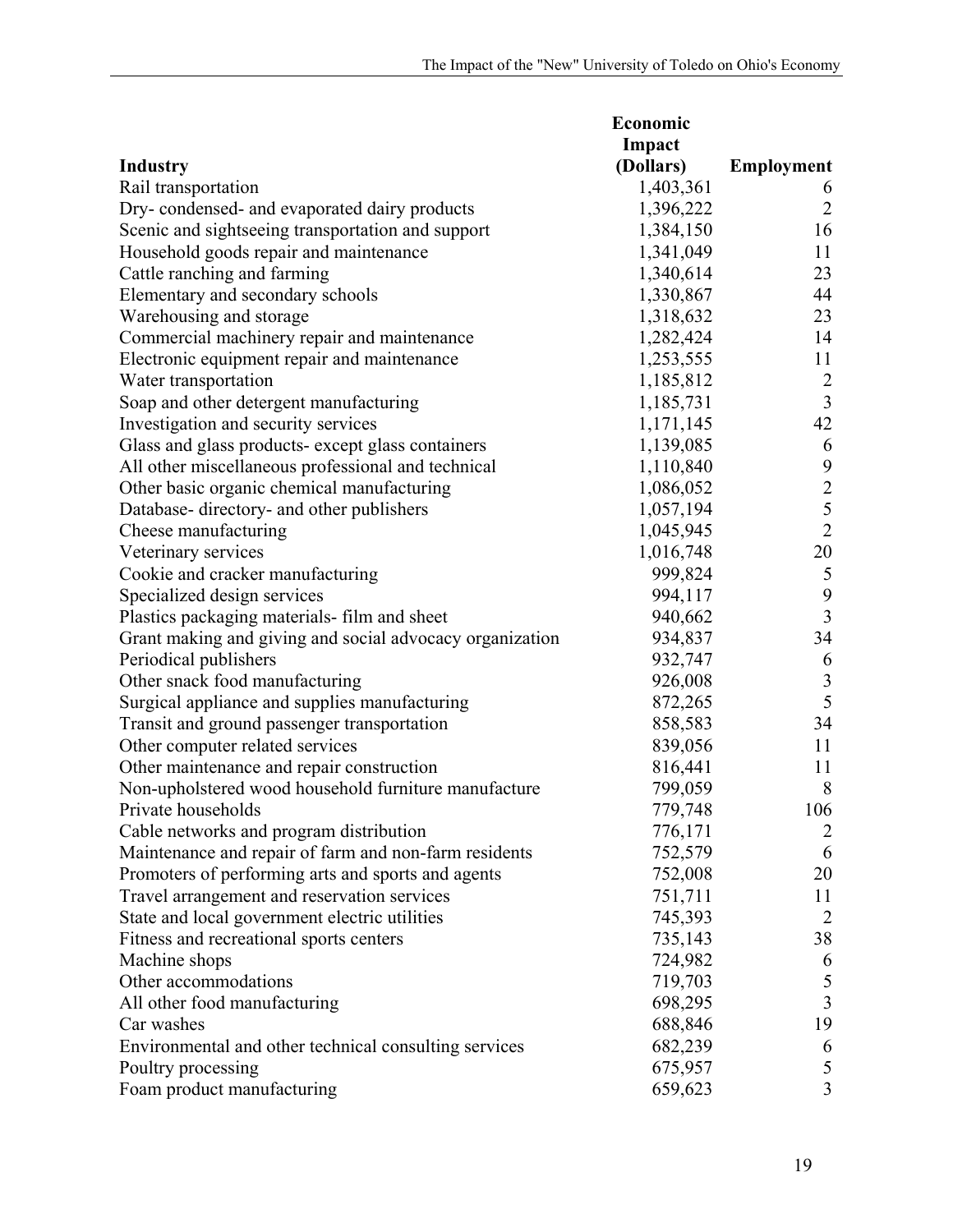|                                                      | Economic  |                                            |  |
|------------------------------------------------------|-----------|--------------------------------------------|--|
|                                                      | Impact    |                                            |  |
| <b>Industry</b>                                      | (Dollars) | <b>Employment</b>                          |  |
| Video tape and disc rental                           | 649,073   | 19                                         |  |
| Scientific research and development services         | 647,124   | 11                                         |  |
| Poultry and egg production                           | 631,040   | 3                                          |  |
| Cut and sew apparel manufacturing                    | 611,697   | 5                                          |  |
| Performing arts companies                            | 605,916   | 38                                         |  |
| State and local government passenger transit         | 599,927   | 14                                         |  |
| Other Federal Government enterprises                 | 583,368   | 6                                          |  |
| Wood windows and door manufacturing                  | 548,013   | $\overline{3}$                             |  |
| Animal production-except cattle and poultry and eggs | 544,055   | 11                                         |  |
| Pipeline transportation                              | 543,251   | $\overline{2}$                             |  |
| Mayonnaise-dressing- and sauce manufacturing         | 539,851   | $\sqrt{2}$                                 |  |
| Soft drink and ice manufacturing                     | 521,838   |                                            |  |
| Ice cream and frozen dessert manufacturing           | 506,967   | $\frac{2}{2}$                              |  |
| Greenhouse and nursery production                    | 497,080   | $\sqrt{6}$                                 |  |
| Photographic services                                | 485,945   | $\, 8$                                     |  |
| Paperboard container manufacturing                   | 480,322   | $\overline{\mathbf{3}}$                    |  |
| Book publishers                                      | 477,386   | $\overline{c}$                             |  |
| Vegetable and melon farming                          | 458,445   |                                            |  |
| Telephone apparatus manufacturing                    | 458,318   | 525326                                     |  |
| Data processing services                             | 453,052   |                                            |  |
| Information services                                 | 453,028   |                                            |  |
| Other miscellaneous chemical product manufacturing   | 445,382   |                                            |  |
| Museums- historical sites-zoos- and parks            | 422,965   |                                            |  |
| Plastics pipe- fittings- and profile shapes          | 412,070   | $\overline{\mathbf{3}}$                    |  |
| Polish and other sanitation good manufacturing       | 407,003   |                                            |  |
| Spice and extract manufacturing                      | 405,010   | $\begin{array}{c} 2 \\ 2 \\ 2 \end{array}$ |  |
| Support activities for oil and gas operations        | 392,160   |                                            |  |
| Wood kitchen cabinet and countertop manufacturing    | 375,085   |                                            |  |
| Mixes and dough made from purchased flour            | 371,169   | $\frac{5}{2}$                              |  |
| Custom computer programming services                 | 366,900   | $\boldsymbol{6}$                           |  |
| Plastics bottle manufacturing                        | 355,877   | $\overline{2}$                             |  |
| Petroleum lubricating oil and grease manufacturing   | 351,940   |                                            |  |
| Asphalt shingle and coating materials manufacturing  | 349,756   | $\begin{array}{c} 2 \\ 2 \\ 2 \end{array}$ |  |
| Software publishers                                  | 346,240   |                                            |  |
| Other millwork- including flooring                   | 332,353   | 5                                          |  |
| Independent artists- writers- and performers         | 330,895   | 5                                          |  |
| Surgical and medical instrument manufacturing        | 322,085   | $\overline{c}$                             |  |
| All other crop farming                               | 315,626   | 6                                          |  |
| Mattress manufacturing                               | 308,982   | $\overline{c}$                             |  |
| Other basic inorganic chemical manufacturing         | 300,542   | $\boldsymbol{0}$                           |  |
| Water-sewage and other systems                       | 290,902   | $\mathfrak{Z}$                             |  |
| All other electronic component manufacturing         | 285,886   | $\overline{c}$                             |  |
|                                                      |           | $\overline{\mathbf{3}}$                    |  |
| Sign manufacturing                                   | 275,176   |                                            |  |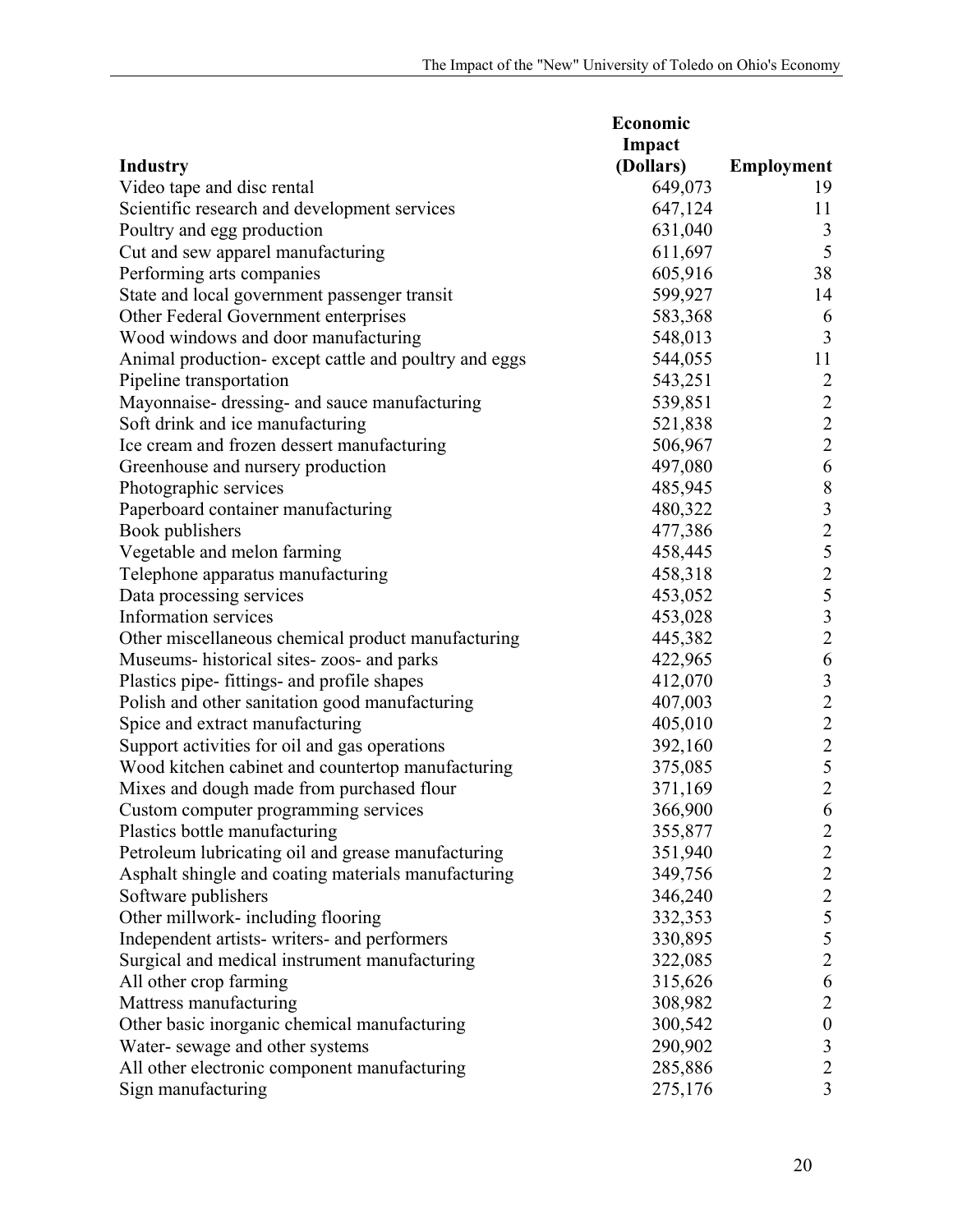|                                                       | Economic  |                                            |  |
|-------------------------------------------------------|-----------|--------------------------------------------|--|
|                                                       | Impact    |                                            |  |
| <b>Industry</b>                                       | (Dollars) | <b>Employment</b>                          |  |
| Sawmills                                              | 273,812   | 2                                          |  |
| Breakfast cereal manufacturing                        | 265,797   | $\boldsymbol{0}$                           |  |
| Adhesive manufacturing                                | 262,688   |                                            |  |
| Frozen cakes and other pastries manufacturing         | 253,562   | $\begin{array}{c} 2 \\ 2 \\ 2 \end{array}$ |  |
| Fruit and vegetable canning and drying                | 245,956   |                                            |  |
| Veneer and plywood manufacturing                      | 236,885   |                                            |  |
| <b>Breweries</b>                                      | 235,366   | $\boldsymbol{0}$                           |  |
| Flavoring syrup and concentrate manufacturing         | 234,156   | $\boldsymbol{0}$                           |  |
| Upholstered household furniture manufacturing         | 231,863   |                                            |  |
| Turned product and screw- nut- and bolt manufacturing | 231,702   | $\frac{3}{2}$                              |  |
| Dental laboratories                                   | 222,372   |                                            |  |
| Frozen food manufacturing                             | 213,141   |                                            |  |
| Electro-medical apparatus manufacturing               | 211,849   | $\begin{array}{c} 3 \\ 2 \\ 2 \end{array}$ |  |
| Coated and laminated paper and packaging materials    | 211,041   |                                            |  |
| Broadcast and wireless communications equipment       | 209,921   | $\boldsymbol{0}$                           |  |
| Engineered wood member and truss manufacturing        | 208,486   |                                            |  |
| Sheet metal work manufacturing                        | 204,932   | $\frac{2}{2}$                              |  |
| Metal valve manufacturing                             | 202,069   | $\overline{c}$                             |  |
| Manifold business forms printing                      | 200,889   | $\overline{2}$                             |  |
| Coal mining                                           | 195,654   | $\boldsymbol{0}$                           |  |
| Sound recording industries                            | 187,548   | $\sqrt{2}$                                 |  |
| Custom compounding of purchased resins                | 186,941   | $\boldsymbol{0}$                           |  |
| Iron and steel mills                                  | 182,580   | $\boldsymbol{0}$                           |  |
| Metal household furniture manufacturing               | 171,095   | $\sqrt{2}$                                 |  |
| Asphalt paving mixture and block manufacturing        | 169,050   | $\boldsymbol{0}$                           |  |
| Automatic environmental control manufacturing         | 162,887   |                                            |  |
| Watch-clock- and other measuring and controlling      | 159,470   | $\frac{2}{2}$                              |  |
| Petrochemical manufacturing                           | 157,267   | $\boldsymbol{0}$                           |  |
| Elevator and moving stairway manufacturing            | 154,504   | $\boldsymbol{0}$                           |  |
| Storage battery manufacturing                         | 154,122   | $\overline{2}$                             |  |
| Miscellaneous wood product manufacturing              | 153,845   | $\overline{2}$                             |  |
| Showcases- partitions- shelving- and lockers          | 151,736   | $\overline{c}$                             |  |
| Glass container manufacturing                         | 151,564   | $\boldsymbol{0}$                           |  |
| Audio and video media reproduction                    | 148,160   | $\overline{c}$                             |  |
| Other communication and energy wire manufacturing     | 143,832   | $\boldsymbol{0}$                           |  |
| Industrial gas manufacturing                          | 142,725   |                                            |  |
| Grain farming                                         | 138,555   | $\frac{2}{3}$                              |  |
| Wood container and pallet manufacturing               | 134,396   | $\overline{2}$                             |  |
| Other commercial and service industry machinery ma    | 129,894   | $\boldsymbol{0}$                           |  |
| Spring and wire product manufacturing                 | 128,110   | $\overline{c}$                             |  |
| Facilities support services                           | 127,850   | $\overline{c}$                             |  |
| Hand and edge tool manufacturing                      | 124,735   | $\overline{2}$                             |  |
| Heavy duty truck manufacturing                        | 123,457   | $\boldsymbol{0}$                           |  |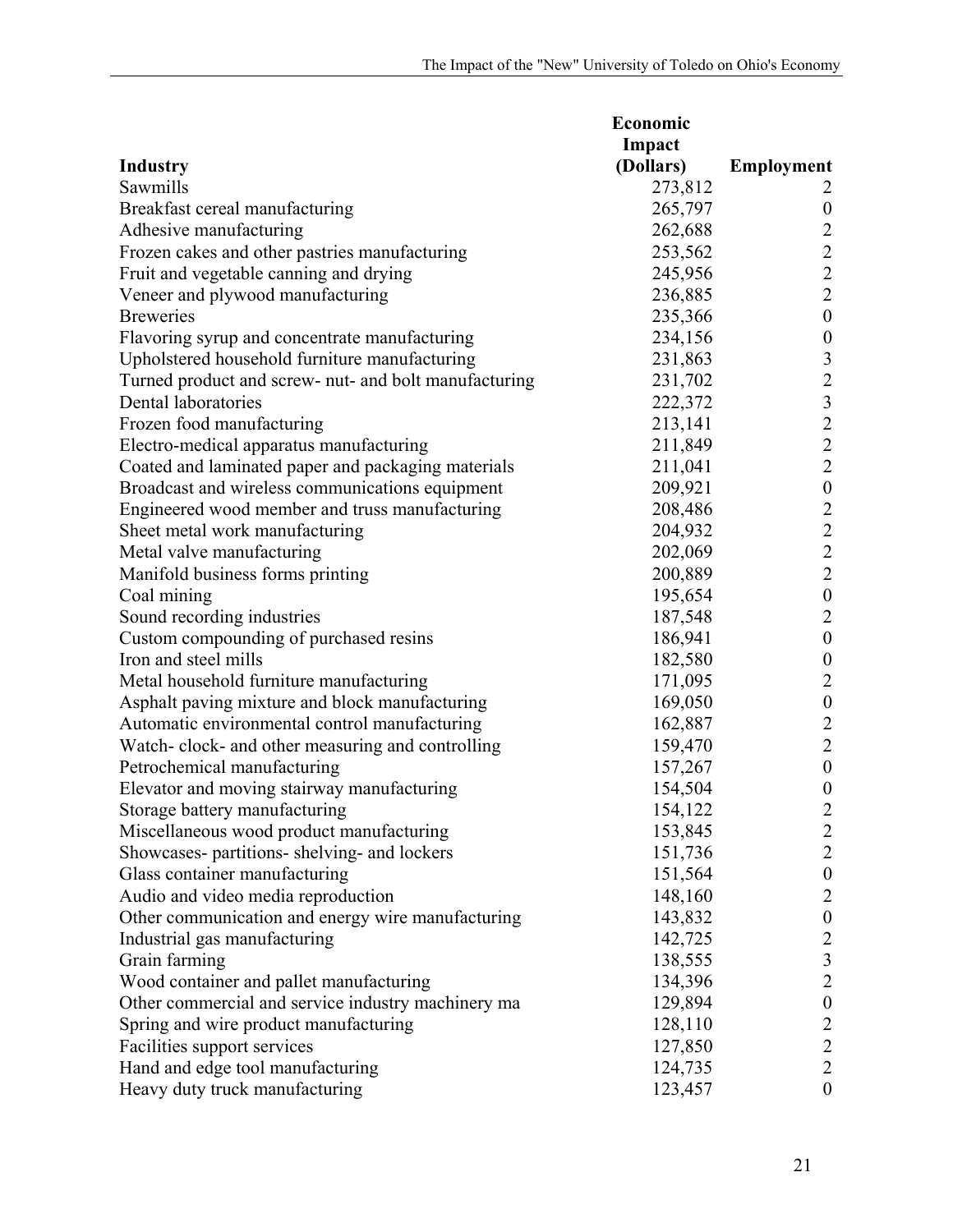|                                                       | Economic  |                         |
|-------------------------------------------------------|-----------|-------------------------|
|                                                       | Impact    |                         |
| <b>Industry</b>                                       | (Dollars) | <b>Employment</b>       |
| Photographic film and chemical manufacturing          | 120,167   | $\boldsymbol{0}$        |
| Logging                                               | 119,428   | $\overline{2}$          |
| Cut stock-re-sawing lumber- and planing               | 118,633   | $\boldsymbol{0}$        |
| Confectionery manufacturing from purchased chocolate  | 116,962   | $\overline{c}$          |
| Lawn and garden equipment manufacturing               | 114,062   | $\boldsymbol{0}$        |
| Non-chocolate confectionery manufacturing             | 113,140   | $\boldsymbol{0}$        |
| Ophthalmic goods manufacturing                        | 112,553   | $\sqrt{2}$              |
| Printing ink manufacturing                            | 111,992   | $\boldsymbol{0}$        |
| Roasted nuts and peanut butter manufacturing          | 110,519   | $\boldsymbol{0}$        |
| Other engine equipment manufacturing                  | 103,136   | $\boldsymbol{0}$        |
| Metal can-box- and other container manufacturing      | 102,581   | $\boldsymbol{0}$        |
| Power-driven hand tool manufacturing                  | 102,413   | $\boldsymbol{0}$        |
| Plastics material and resin manufacturing             | 98,435    | $\boldsymbol{0}$        |
| Coffee and tea manufacturing                          | 97,753    | $\boldsymbol{0}$        |
| Hardware manufacturing                                | 96,742    | $\boldsymbol{0}$        |
| Cutting tool and machine tool accessory manufacturing | 92,723    | $\boldsymbol{0}$        |
| Accessories and other apparel manufacturing           | 92,518    | $\boldsymbol{0}$        |
| Synthetic dye and pigment manufacturing               | 91,471    | $\boldsymbol{0}$        |
| Travel trailer and camper manufacturing               | 91,253    | $\boldsymbol{0}$        |
| Motor vehicle body manufacturing                      | 91,172    | $\boldsymbol{0}$        |
| Other communications equipment manufacturing          | 90,083    | $\boldsymbol{0}$        |
| Bowling centers                                       | 87,672    | $\overline{\mathbf{3}}$ |
| Other computer peripheral equipment manufacturing     | 86,711    | $\boldsymbol{0}$        |
| Other leather product manufacturing                   | 86,258    | $\overline{c}$          |
| Electronic computer manufacturing                     | 84,789    | $\boldsymbol{0}$        |
| Fabricated structural metal manufacturing             | 84,067    | $\boldsymbol{0}$        |
| Dog and cat food manufacturing                        | 83,452    | $\boldsymbol{0}$        |
| Resilient floor covering manufacturing                | 81,390    | $\boldsymbol{0}$        |
| Ready-mix concrete manufacturing                      | 81,343    | $\boldsymbol{0}$        |
| Household laundry equipment manufacturing             | 80,280    | $\boldsymbol{0}$        |
| Miscellaneous electrical equipment manufacturing      | 79,356    | $\boldsymbol{0}$        |
| Footwear manufacturing                                | 78,718    | $\boldsymbol{0}$        |
| Wood preservation                                     | 74,647    | $\boldsymbol{0}$        |
| Metal coating and non-precious engraving              | 73,151    | $\boldsymbol{0}$        |
| Metal window and door manufacturing                   | 73,007    | $\boldsymbol{0}$        |
| Steel wire drawing                                    | 72,898    | $\boldsymbol{0}$        |
| All other industrial machinery manufacturing          | 72,890    | $\boldsymbol{0}$        |
| Agriculture and forestry support activities           | 71,682    | 3                       |
| Electroplating- anodizing- and coloring metal         | 71,332    | $\overline{c}$          |
| Laminated plastics plate- sheet- and shapes           | 70,653    | $\overline{2}$          |
| <b>Books printing</b>                                 | 68,730    | $\boldsymbol{0}$        |
| Dental equipment and supplies manufacturing           | 68,514    | $\boldsymbol{0}$        |
| Surface active agent manufacturing                    | 65,943    | $\boldsymbol{0}$        |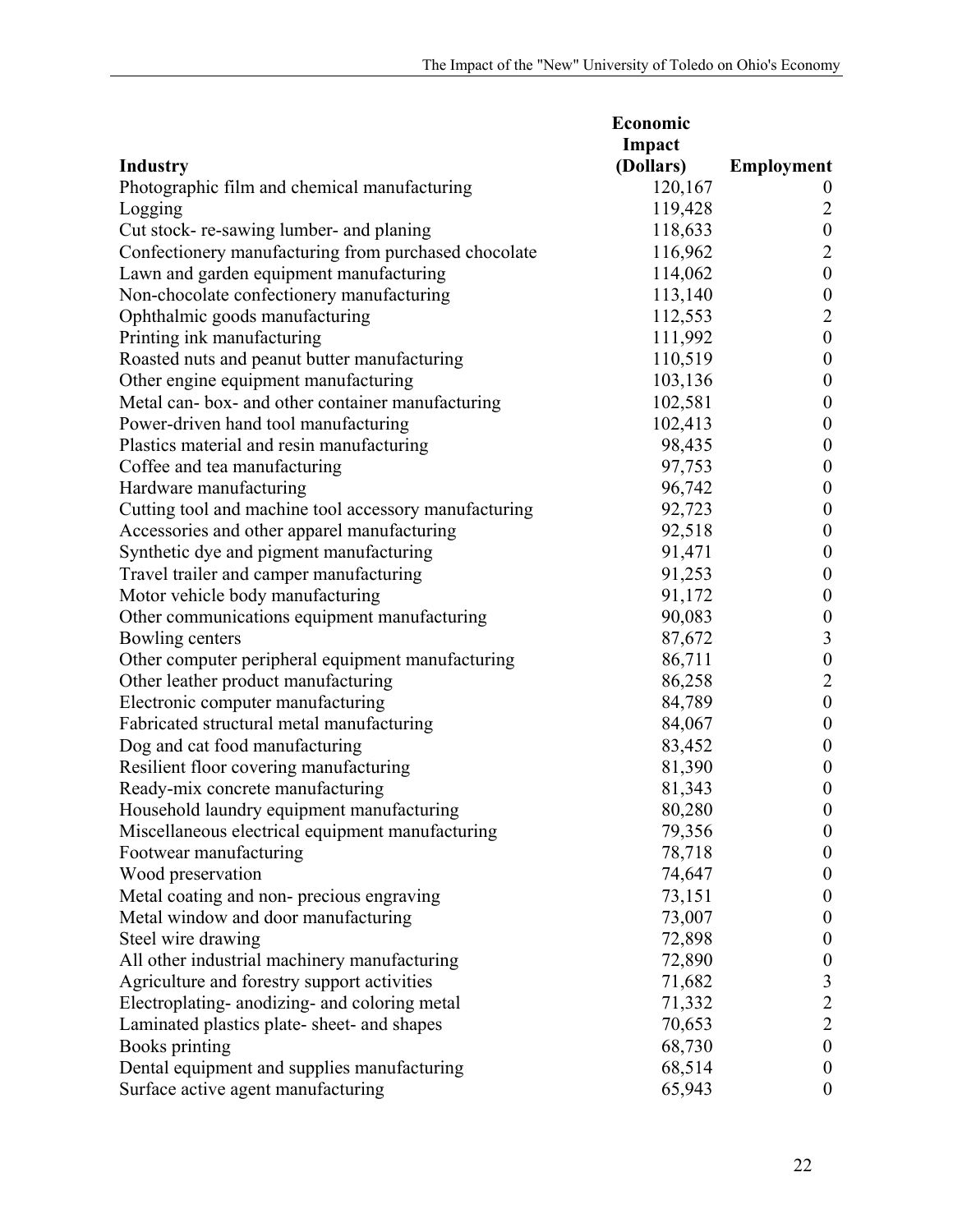|                                                          | Economic  |                   |
|----------------------------------------------------------|-----------|-------------------|
|                                                          | Impact    |                   |
| <b>Industry</b>                                          | (Dollars) | <b>Employment</b> |
| Motor and generator manufacturing                        | 64,557    | $\theta$          |
| Relay and industrial control manufacturing               | 64,540    | $\boldsymbol{0}$  |
| Fruit farming                                            | 61,178    | 2                 |
| Other rubber product manufacturing                       | 60,646    | $\boldsymbol{0}$  |
| Flour milling                                            | 57,875    | $\boldsymbol{0}$  |
| Irradiation apparatus manufacturing                      | 54,480    | $\boldsymbol{0}$  |
| Primary battery manufacturing                            | 53,510    | $\boldsymbol{0}$  |
| Electron tube manufacturing                              | 48,240    | $\boldsymbol{0}$  |
| <b>Distilleries</b>                                      | 47,463    | $\boldsymbol{0}$  |
| Audio and video equipment manufacturing                  | 47,201    | $\boldsymbol{0}$  |
| Welding and soldering equipment manufacturing            | 46,848    | $\boldsymbol{0}$  |
| Analytical laboratory instrument manufacturing           | 46,491    | $\boldsymbol{0}$  |
| Flexible packaging foil manufacturing                    | 45,735    | $\boldsymbol{0}$  |
| Sugar manufacturing                                      | 45,272    | $\boldsymbol{0}$  |
| Industrial process variable instruments                  | 45,178    | $\boldsymbol{0}$  |
| Other animal food manufacturing                          | 44,850    | $\boldsymbol{0}$  |
| Switchgear and switchboard apparatus manufacturing       | 44,135    | $\boldsymbol{0}$  |
| Totalizing fluid meters and counting devices             | 43,786    | $\boldsymbol{0}$  |
| Fabricated pipe and pipe fitting manufacturing           | 43,215    | $\boldsymbol{0}$  |
| Paint and coating manufacturing                          | 41,248    | $\boldsymbol{0}$  |
| Aircraft engine and engine parts manufacturing           | 40,518    | $\boldsymbol{0}$  |
| Metal heat treating                                      | 40,130    | $\boldsymbol{0}$  |
| Computer storage device manufacturing                    | 39,436    | $\boldsymbol{0}$  |
| Special tool- die- jig- and fixture manufacturing        | 38,739    | $\boldsymbol{0}$  |
| Speed changers and mechanical power transmission equip   | 37,967    | $\boldsymbol{0}$  |
| Software reproducing                                     | 36,805    | $\boldsymbol{0}$  |
| Packaging machinery manufacturing                        | 36,586    | $\boldsymbol{0}$  |
| Ball and roller bearing manufacturing                    | 35,769    | $\boldsymbol{0}$  |
| Curtain and linen mills                                  | 33,712    | $\boldsymbol{0}$  |
| Household vacuum cleaner manufacturing                   | 33,449    | $\boldsymbol{0}$  |
| Fats and oils refining and blending                      | 33,424    | $\boldsymbol{0}$  |
| Plastics and rubber industry machinery                   | 31,478    | $\boldsymbol{0}$  |
| Wineries                                                 | 31,373    | $\boldsymbol{0}$  |
| Prepress services                                        | 31,346    | $\boldsymbol{0}$  |
| Reconstituted wood product manufacturing                 | 31,118    | $\boldsymbol{0}$  |
| Blind and shade manufacturing                            | 31,000    | $\boldsymbol{0}$  |
| Iron-steel pipe and tube from purchased steel            | 30,265    | $\boldsymbol{0}$  |
| Fertilizer- mixing only- manufacturing                   | 29,027    | $\boldsymbol{0}$  |
| Photographic and photocopying equipment manufacturing    | 27,040    | $\boldsymbol{0}$  |
|                                                          |           |                   |
| Nitrogenous fertilizer manufacturing                     | 26,314    | $\boldsymbol{0}$  |
| Paper and paperboard mills                               | 26,074    | $\boldsymbol{0}$  |
| Industrial truck-trailer- and stacker manufacturing      | 25,592    | $\boldsymbol{0}$  |
| Buttons- pins- and all other miscellaneous manufacturing | 25,498    | $\boldsymbol{0}$  |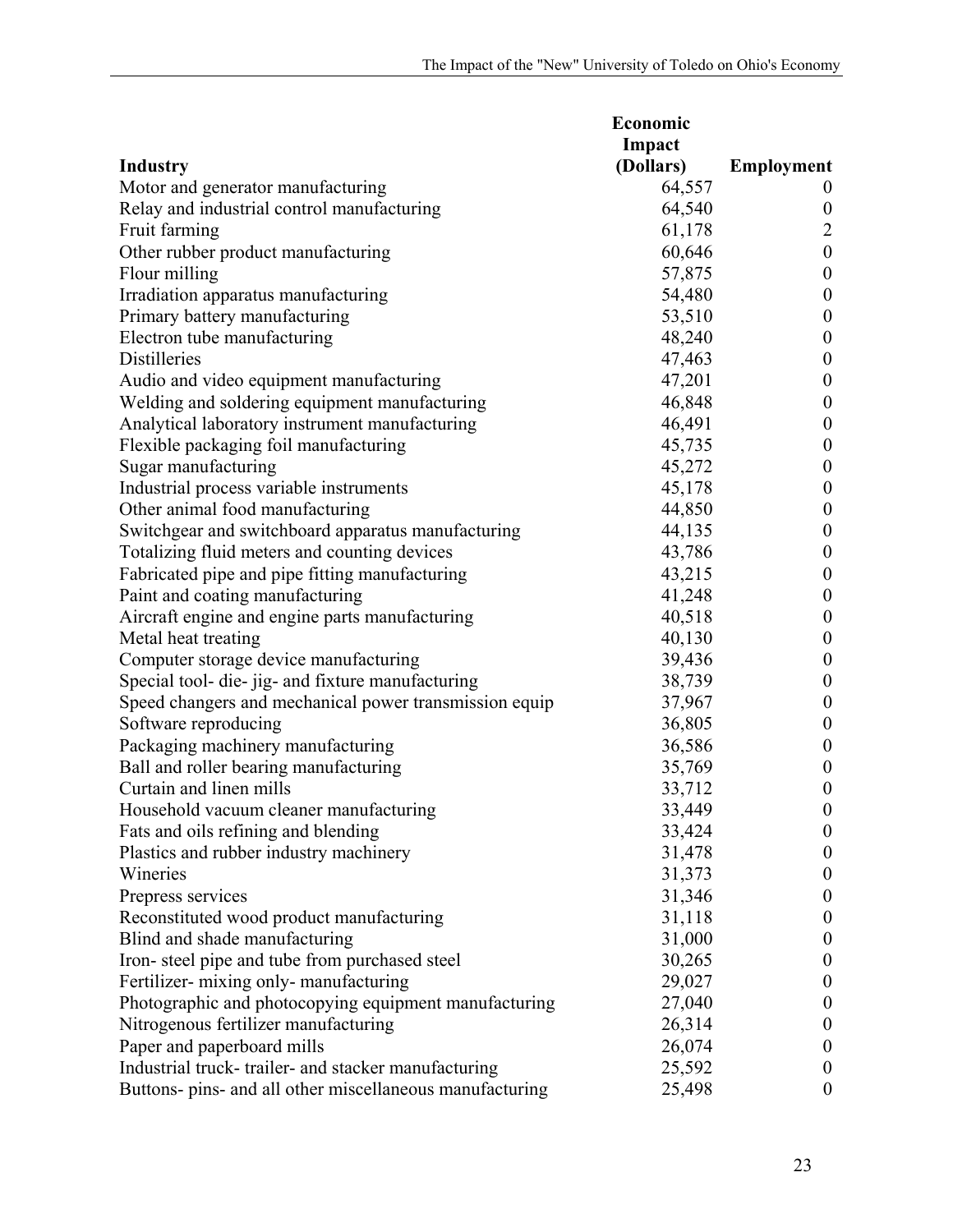|                                                        | Economic  |                   |
|--------------------------------------------------------|-----------|-------------------|
|                                                        | Impact    |                   |
| <b>Industry</b>                                        | (Dollars) | <b>Employment</b> |
| All other forging and stamping                         | 25,376    | $\theta$          |
| Broom- brush- and mop manufacturing                    | 25,193    | $\boldsymbol{0}$  |
| Rolled steel shape manufacturing                       | 24,908    | $\boldsymbol{0}$  |
| Oilseed farming                                        | 24,883    | $\overline{2}$    |
| Farm machinery and equipment manufacturing             | 24,703    | $\boldsymbol{0}$  |
| Semiconductors and related device manufacturing        | 23,414    | $\boldsymbol{0}$  |
| Non-woven fabric mills                                 | 23,310    | $\boldsymbol{0}$  |
| Ornamental and architectural metal work manufactures   | 22,899    | $\boldsymbol{0}$  |
| Magnetic and optical recording media manufacturing     | 22,506    | $\boldsymbol{0}$  |
| Other aircraft parts and equipment                     | 21,832    | $\boldsymbol{0}$  |
| Mineral wool manufacturing                             | 20,870    | $\boldsymbol{0}$  |
| Printing machinery and equipment manufacturing         | 20,070    | $\boldsymbol{0}$  |
| Other concrete product manufacturing                   | 19,984    | $\boldsymbol{0}$  |
| Aircraft manufacturing                                 | 19,468    | $\boldsymbol{0}$  |
| Aluminum foundries                                     | 18,223    | $\boldsymbol{0}$  |
| Blankbook and loose-leaf binder manufacturing          | 18,201    | $\boldsymbol{0}$  |
| Other miscellaneous textile product mills              | 17,733    | $\boldsymbol{0}$  |
| Rendering and meat byproduct processing                | 17,631    | $\boldsymbol{0}$  |
| Hunting and trapping                                   | 16,911    | $\boldsymbol{0}$  |
| Conveyor and conveying equipment manufacturing         | 16,606    | $\boldsymbol{0}$  |
| Wet corn milling                                       | 16,506    | $\boldsymbol{0}$  |
| Confectionery manufacturing from cacao beans           | 16,453    | $\boldsymbol{0}$  |
| Textile and fabric finishing mills                     | 16,342    | $\boldsymbol{0}$  |
| Optical instrument and lens manufacturing              | 16,314    | $\boldsymbol{0}$  |
| Nonferrous metal-except copper and aluminum-shaping    | 16,142    | $\boldsymbol{0}$  |
| Dry pasta manufacturing                                | 15,707    | $\boldsymbol{0}$  |
| Boat building                                          | 15,272    | $\boldsymbol{0}$  |
| Carbon and graphite product manufacturing              | 15,120    | $\boldsymbol{0}$  |
| Jewelry and silverware manufacturing                   | 14,388    | $\boldsymbol{0}$  |
| Cutlery and flatware- except precious- manufacturing   | 14,203    | $\boldsymbol{0}$  |
| Synthetic rubber manufacturing                         | 14,184    | $\boldsymbol{0}$  |
| Fabric coating mills                                   | 14,086    | $\boldsymbol{0}$  |
| Electric power and specialty transformer manufacturing | 13,959    | $\boldsymbol{0}$  |
| Other nonmetallic mineral mining                       | 13,920    | $\boldsymbol{0}$  |
| Sawmill and woodworking machinery                      | 13,787    | $\boldsymbol{0}$  |
| Abrasive product manufacturing                         | 12,941    | $\boldsymbol{0}$  |
| Kitchen utensil- pot- and pan manufacturing            | 12,704    | $\boldsymbol{0}$  |
| Electricity and signal testing instruments             | 12,673    | $\boldsymbol{0}$  |
| Motor home manufacturing                               | 12,629    | $\boldsymbol{0}$  |
| Soybean processing                                     | 12,338    | $\boldsymbol{0}$  |
| Household refrigerator and home freezer manufacturing  | 11,985    | $\boldsymbol{0}$  |
| Construction machinery manufacturing                   | 11,450    | $\boldsymbol{0}$  |
| Nonferrous foundries- except aluminum                  | 11,348    | $\boldsymbol{0}$  |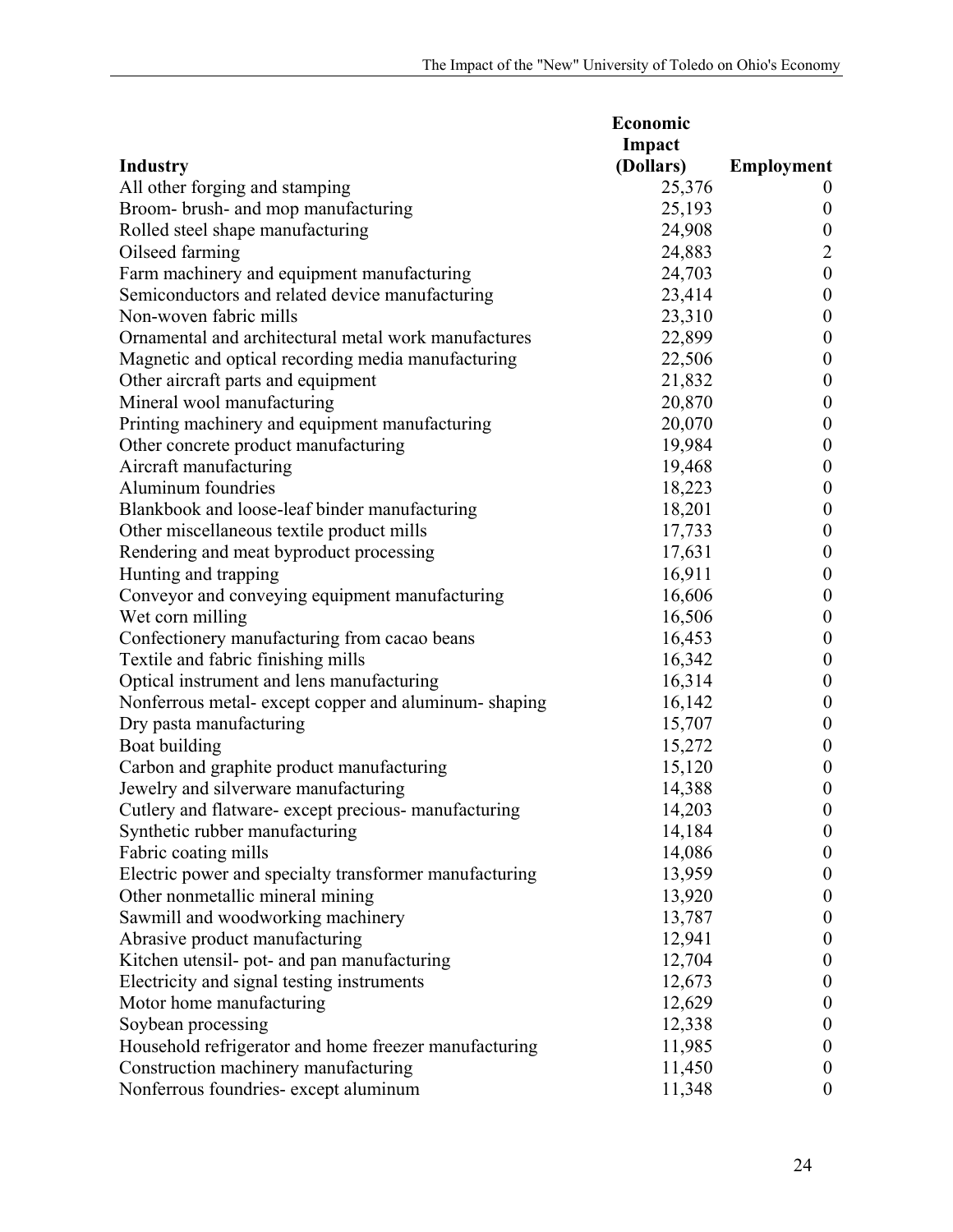|                                                         | Economic  |                   |
|---------------------------------------------------------|-----------|-------------------|
|                                                         | Impact    |                   |
| <b>Industry</b>                                         | (Dollars) | <b>Employment</b> |
| Food product machinery manufacturing                    | 11,310    | $\theta$          |
| Automatic vending-commercial laundry and dry-cleaning   | 10,980    | $\boldsymbol{0}$  |
| Tortilla manufacturing                                  | 10,971    | $\boldsymbol{0}$  |
| Office machinery manufacturing                          | 10,805    | $\boldsymbol{0}$  |
| Surface-coated paperboard manufacturing                 | 10,764    | $\boldsymbol{0}$  |
| Vitreous china plumbing fixture manufacturing           | 10,209    | $\boldsymbol{0}$  |
| Textile bag and canvas mills                            | 9,824     | $\boldsymbol{0}$  |
| Rubber and plastics hose and belting manufacturing      | 9,730     | $\boldsymbol{0}$  |
| Custom architectural woodwork and millwork              | 9,677     | $\boldsymbol{0}$  |
| Trade-binding and related work                          | 9,545     | $\boldsymbol{0}$  |
| Laboratory apparatus and furniture manufacturing        | 9,437     | $\boldsymbol{0}$  |
| Other major household appliance manufacturing           | 9,279     | $\boldsymbol{0}$  |
| Stone mining and quarrying                              | 9,109     | $\boldsymbol{0}$  |
| Other apparel knitting mills                            | 8,809     | $\boldsymbol{0}$  |
| Rolling mill and other metalworking machinery           | 8,588     | $\boldsymbol{0}$  |
| Aluminum sheet- plate- and foil manufacturing           | 8,557     | $\boldsymbol{0}$  |
| Metal forming machine tool manufacturing                | 7,973     | $\boldsymbol{0}$  |
| Metal cutting machine tool manufacturing                | 7,879     | $\boldsymbol{0}$  |
| Motorcycle-bicycle- and parts manufacturing             | 7,735     | $\boldsymbol{0}$  |
| Iron and steel forging                                  | 7,713     | $\boldsymbol{0}$  |
| Prefabricated metal buildings and components            | 7,441     | $\boldsymbol{0}$  |
| Industrial mold manufacturing                           | 7,285     | $\boldsymbol{0}$  |
| Miscellaneous fabricated metal product manufacturing    | 7,225     | $\boldsymbol{0}$  |
| Pesticide and other agricultural chemical manufacturing | 7,186     | $\boldsymbol{0}$  |
| Household cooking appliance manufacturing               | 7,122     | $\boldsymbol{0}$  |
| Institutional furniture manufacturing                   | 6,959     | $\boldsymbol{0}$  |
| Sand-gravel-clay- and refractory mining                 | 6,870     | $\boldsymbol{0}$  |
| Vitreous china and earthenware articles manufacturing   | 6,790     | $\boldsymbol{0}$  |
| Turbine and turbine generator set units manufacturing   | 6,518     | $\boldsymbol{0}$  |
| Wiring device manufacturing                             | 6,398     | $\boldsymbol{0}$  |
| Scales-balances- and miscellaneous general purpose      | 6,061     | $\boldsymbol{0}$  |
| Electric house wares and household fan manufacturing    | 5,994     | $\boldsymbol{0}$  |
| Saw blade and handsaw manufacturing                     | 5,945     | $\boldsymbol{0}$  |
| Prefabricated wood building manufacturing               | 5,800     | $\boldsymbol{0}$  |
| Broad-woven fabric mills                                | 5,171     | $\boldsymbol{0}$  |
| Aluminum extruded product manufacturing                 | 5,116     | $\theta$          |
| Metal tank- heavy gauge- manufacturing                  | 5,024     | $\theta$          |
| Computer terminal manufacturing                         | 4,963     | $\boldsymbol{0}$  |
| Coated and uncoated paper bag manufacturing             | 4,856     | $\boldsymbol{0}$  |
| Drilling oil and gas wells                              | 4,742     | $\theta$          |
| Sanitary paper product manufacturing                    | 4,615     | $\boldsymbol{0}$  |
| All other petroleum and coal products manufacturing     | 4,551     | $\boldsymbol{0}$  |
| Fluid power cylinder and actuator manufacturing         | 4,420     | $\boldsymbol{0}$  |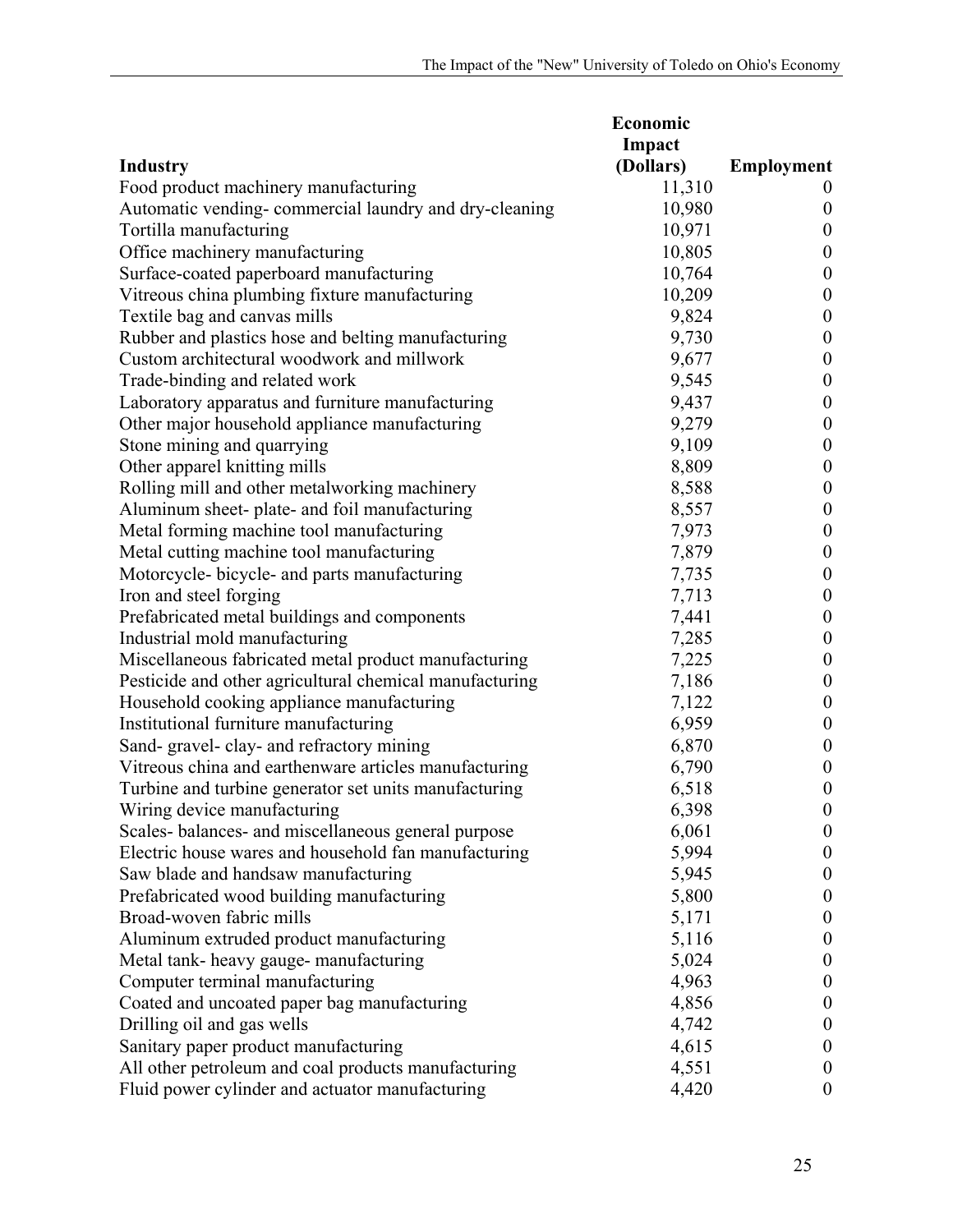| Impact<br>(Dollars)<br><b>Employment</b><br>Lighting fixture manufacturing<br>4,412<br>$\theta$<br>Copper rolling-drawing- and extruding<br>4,379<br>$\boldsymbol{0}$<br>Air and gas compressor manufacturing<br>4,304<br>$\boldsymbol{0}$<br>Plate work manufacturing<br>4,284<br>$\boldsymbol{0}$<br>Office supplies- except paper- manufacturing<br>4,146<br>$\boldsymbol{0}$<br>Fiber optic cable manufacturing<br>4,126<br>$\boldsymbol{0}$<br>Leather and hide tanning and finishing<br>3,933<br>$\boldsymbol{0}$<br>Custom roll forming<br>3,872<br>$\boldsymbol{0}$<br>Overhead cranes-hoists- and monorail systems<br>3,771<br>$\boldsymbol{0}$<br>Power boiler and heat exchanger manufacturing<br>3,506<br>$\boldsymbol{0}$<br>Porcelain electrical supply manufacturing<br>3,503<br>$\boldsymbol{0}$<br>Narrow fabric mills and embroidery<br>3,411<br>$\boldsymbol{0}$<br>$\boldsymbol{0}$<br>Explosives manufacturing<br>3,403<br>Envelope manufacturing<br>3,231<br>$\boldsymbol{0}$<br>Semiconductor machinery manufacturing<br>3,217<br>$\boldsymbol{0}$<br>Railroad rolling stock manufacturing<br>3,175<br>$\boldsymbol{0}$<br>Truck trailer manufacturing<br>3,070<br>$\boldsymbol{0}$<br>Other household and institutional furniture<br>2,913<br>$\boldsymbol{0}$<br>2,830<br>Carpet and rug mills<br>$\boldsymbol{0}$<br>Miscellaneous nonmetallic mineral products<br>2,822<br>$\boldsymbol{0}$<br>Brick and structural clay tile manufacturing<br>2,818<br>$\boldsymbol{0}$<br>Wood office furniture manufacturing<br>2,794<br>$\boldsymbol{0}$<br>Creamery butter manufacturing<br>2,564<br>$\boldsymbol{0}$<br>Gasket- packing- and sealing device manufacturing<br>2,547<br>$\boldsymbol{0}$<br>2,449<br>Pump and pumping equipment manufacturing<br>$\boldsymbol{0}$<br>Ferrous metal foundries<br>2,364<br>$\boldsymbol{0}$<br>Ceramic wall and floor tile manufacturing<br>2,283<br>$\boldsymbol{0}$<br>Die-cut paper office supplies manufacturing<br>2,215<br>$\boldsymbol{0}$<br>Military armored vehicles and tank parts manufacturing<br>2,115<br>$\boldsymbol{0}$<br>$\boldsymbol{0}$<br>Doll- toy- and game manufacturing<br>2,010<br>Search- detection- and navigation instruments<br>1,965<br>$\boldsymbol{0}$<br>Paper industry machinery manufacturing<br>1,898<br>$\boldsymbol{0}$<br>Cut stone and stone product manufacturing<br>1,762<br>$\boldsymbol{0}$<br>1,716<br>Fishing<br>$\boldsymbol{0}$<br>Primary aluminum production<br>1,716<br>$\boldsymbol{0}$<br>All other transportation equipment manufacturing<br>1,716<br>$\boldsymbol{0}$<br>Office furniture-except wood-manufacturing<br>1,688<br>$\boldsymbol{0}$<br>All other converted paper product manufacturing<br>1,685<br>$\boldsymbol{0}$<br>Industrial process furnace and oven manufacturing<br>1,612<br>$\boldsymbol{0}$ |                                           | Economic |                  |
|------------------------------------------------------------------------------------------------------------------------------------------------------------------------------------------------------------------------------------------------------------------------------------------------------------------------------------------------------------------------------------------------------------------------------------------------------------------------------------------------------------------------------------------------------------------------------------------------------------------------------------------------------------------------------------------------------------------------------------------------------------------------------------------------------------------------------------------------------------------------------------------------------------------------------------------------------------------------------------------------------------------------------------------------------------------------------------------------------------------------------------------------------------------------------------------------------------------------------------------------------------------------------------------------------------------------------------------------------------------------------------------------------------------------------------------------------------------------------------------------------------------------------------------------------------------------------------------------------------------------------------------------------------------------------------------------------------------------------------------------------------------------------------------------------------------------------------------------------------------------------------------------------------------------------------------------------------------------------------------------------------------------------------------------------------------------------------------------------------------------------------------------------------------------------------------------------------------------------------------------------------------------------------------------------------------------------------------------------------------------------------------------------------------------------------------------------------------------------------------------------------------------------------------------------------------------------------------------------------------------------------------------------------------------------------------------------------------------------------------------------------------------------------------------------------------------------------------|-------------------------------------------|----------|------------------|
|                                                                                                                                                                                                                                                                                                                                                                                                                                                                                                                                                                                                                                                                                                                                                                                                                                                                                                                                                                                                                                                                                                                                                                                                                                                                                                                                                                                                                                                                                                                                                                                                                                                                                                                                                                                                                                                                                                                                                                                                                                                                                                                                                                                                                                                                                                                                                                                                                                                                                                                                                                                                                                                                                                                                                                                                                                          |                                           |          |                  |
|                                                                                                                                                                                                                                                                                                                                                                                                                                                                                                                                                                                                                                                                                                                                                                                                                                                                                                                                                                                                                                                                                                                                                                                                                                                                                                                                                                                                                                                                                                                                                                                                                                                                                                                                                                                                                                                                                                                                                                                                                                                                                                                                                                                                                                                                                                                                                                                                                                                                                                                                                                                                                                                                                                                                                                                                                                          | <b>Industry</b>                           |          |                  |
|                                                                                                                                                                                                                                                                                                                                                                                                                                                                                                                                                                                                                                                                                                                                                                                                                                                                                                                                                                                                                                                                                                                                                                                                                                                                                                                                                                                                                                                                                                                                                                                                                                                                                                                                                                                                                                                                                                                                                                                                                                                                                                                                                                                                                                                                                                                                                                                                                                                                                                                                                                                                                                                                                                                                                                                                                                          |                                           |          |                  |
|                                                                                                                                                                                                                                                                                                                                                                                                                                                                                                                                                                                                                                                                                                                                                                                                                                                                                                                                                                                                                                                                                                                                                                                                                                                                                                                                                                                                                                                                                                                                                                                                                                                                                                                                                                                                                                                                                                                                                                                                                                                                                                                                                                                                                                                                                                                                                                                                                                                                                                                                                                                                                                                                                                                                                                                                                                          |                                           |          |                  |
|                                                                                                                                                                                                                                                                                                                                                                                                                                                                                                                                                                                                                                                                                                                                                                                                                                                                                                                                                                                                                                                                                                                                                                                                                                                                                                                                                                                                                                                                                                                                                                                                                                                                                                                                                                                                                                                                                                                                                                                                                                                                                                                                                                                                                                                                                                                                                                                                                                                                                                                                                                                                                                                                                                                                                                                                                                          |                                           |          |                  |
|                                                                                                                                                                                                                                                                                                                                                                                                                                                                                                                                                                                                                                                                                                                                                                                                                                                                                                                                                                                                                                                                                                                                                                                                                                                                                                                                                                                                                                                                                                                                                                                                                                                                                                                                                                                                                                                                                                                                                                                                                                                                                                                                                                                                                                                                                                                                                                                                                                                                                                                                                                                                                                                                                                                                                                                                                                          |                                           |          |                  |
|                                                                                                                                                                                                                                                                                                                                                                                                                                                                                                                                                                                                                                                                                                                                                                                                                                                                                                                                                                                                                                                                                                                                                                                                                                                                                                                                                                                                                                                                                                                                                                                                                                                                                                                                                                                                                                                                                                                                                                                                                                                                                                                                                                                                                                                                                                                                                                                                                                                                                                                                                                                                                                                                                                                                                                                                                                          |                                           |          |                  |
|                                                                                                                                                                                                                                                                                                                                                                                                                                                                                                                                                                                                                                                                                                                                                                                                                                                                                                                                                                                                                                                                                                                                                                                                                                                                                                                                                                                                                                                                                                                                                                                                                                                                                                                                                                                                                                                                                                                                                                                                                                                                                                                                                                                                                                                                                                                                                                                                                                                                                                                                                                                                                                                                                                                                                                                                                                          |                                           |          |                  |
|                                                                                                                                                                                                                                                                                                                                                                                                                                                                                                                                                                                                                                                                                                                                                                                                                                                                                                                                                                                                                                                                                                                                                                                                                                                                                                                                                                                                                                                                                                                                                                                                                                                                                                                                                                                                                                                                                                                                                                                                                                                                                                                                                                                                                                                                                                                                                                                                                                                                                                                                                                                                                                                                                                                                                                                                                                          |                                           |          |                  |
|                                                                                                                                                                                                                                                                                                                                                                                                                                                                                                                                                                                                                                                                                                                                                                                                                                                                                                                                                                                                                                                                                                                                                                                                                                                                                                                                                                                                                                                                                                                                                                                                                                                                                                                                                                                                                                                                                                                                                                                                                                                                                                                                                                                                                                                                                                                                                                                                                                                                                                                                                                                                                                                                                                                                                                                                                                          |                                           |          |                  |
|                                                                                                                                                                                                                                                                                                                                                                                                                                                                                                                                                                                                                                                                                                                                                                                                                                                                                                                                                                                                                                                                                                                                                                                                                                                                                                                                                                                                                                                                                                                                                                                                                                                                                                                                                                                                                                                                                                                                                                                                                                                                                                                                                                                                                                                                                                                                                                                                                                                                                                                                                                                                                                                                                                                                                                                                                                          |                                           |          |                  |
|                                                                                                                                                                                                                                                                                                                                                                                                                                                                                                                                                                                                                                                                                                                                                                                                                                                                                                                                                                                                                                                                                                                                                                                                                                                                                                                                                                                                                                                                                                                                                                                                                                                                                                                                                                                                                                                                                                                                                                                                                                                                                                                                                                                                                                                                                                                                                                                                                                                                                                                                                                                                                                                                                                                                                                                                                                          |                                           |          |                  |
|                                                                                                                                                                                                                                                                                                                                                                                                                                                                                                                                                                                                                                                                                                                                                                                                                                                                                                                                                                                                                                                                                                                                                                                                                                                                                                                                                                                                                                                                                                                                                                                                                                                                                                                                                                                                                                                                                                                                                                                                                                                                                                                                                                                                                                                                                                                                                                                                                                                                                                                                                                                                                                                                                                                                                                                                                                          |                                           |          |                  |
|                                                                                                                                                                                                                                                                                                                                                                                                                                                                                                                                                                                                                                                                                                                                                                                                                                                                                                                                                                                                                                                                                                                                                                                                                                                                                                                                                                                                                                                                                                                                                                                                                                                                                                                                                                                                                                                                                                                                                                                                                                                                                                                                                                                                                                                                                                                                                                                                                                                                                                                                                                                                                                                                                                                                                                                                                                          |                                           |          |                  |
|                                                                                                                                                                                                                                                                                                                                                                                                                                                                                                                                                                                                                                                                                                                                                                                                                                                                                                                                                                                                                                                                                                                                                                                                                                                                                                                                                                                                                                                                                                                                                                                                                                                                                                                                                                                                                                                                                                                                                                                                                                                                                                                                                                                                                                                                                                                                                                                                                                                                                                                                                                                                                                                                                                                                                                                                                                          |                                           |          |                  |
|                                                                                                                                                                                                                                                                                                                                                                                                                                                                                                                                                                                                                                                                                                                                                                                                                                                                                                                                                                                                                                                                                                                                                                                                                                                                                                                                                                                                                                                                                                                                                                                                                                                                                                                                                                                                                                                                                                                                                                                                                                                                                                                                                                                                                                                                                                                                                                                                                                                                                                                                                                                                                                                                                                                                                                                                                                          |                                           |          |                  |
|                                                                                                                                                                                                                                                                                                                                                                                                                                                                                                                                                                                                                                                                                                                                                                                                                                                                                                                                                                                                                                                                                                                                                                                                                                                                                                                                                                                                                                                                                                                                                                                                                                                                                                                                                                                                                                                                                                                                                                                                                                                                                                                                                                                                                                                                                                                                                                                                                                                                                                                                                                                                                                                                                                                                                                                                                                          |                                           |          |                  |
|                                                                                                                                                                                                                                                                                                                                                                                                                                                                                                                                                                                                                                                                                                                                                                                                                                                                                                                                                                                                                                                                                                                                                                                                                                                                                                                                                                                                                                                                                                                                                                                                                                                                                                                                                                                                                                                                                                                                                                                                                                                                                                                                                                                                                                                                                                                                                                                                                                                                                                                                                                                                                                                                                                                                                                                                                                          |                                           |          |                  |
|                                                                                                                                                                                                                                                                                                                                                                                                                                                                                                                                                                                                                                                                                                                                                                                                                                                                                                                                                                                                                                                                                                                                                                                                                                                                                                                                                                                                                                                                                                                                                                                                                                                                                                                                                                                                                                                                                                                                                                                                                                                                                                                                                                                                                                                                                                                                                                                                                                                                                                                                                                                                                                                                                                                                                                                                                                          |                                           |          |                  |
|                                                                                                                                                                                                                                                                                                                                                                                                                                                                                                                                                                                                                                                                                                                                                                                                                                                                                                                                                                                                                                                                                                                                                                                                                                                                                                                                                                                                                                                                                                                                                                                                                                                                                                                                                                                                                                                                                                                                                                                                                                                                                                                                                                                                                                                                                                                                                                                                                                                                                                                                                                                                                                                                                                                                                                                                                                          |                                           |          |                  |
|                                                                                                                                                                                                                                                                                                                                                                                                                                                                                                                                                                                                                                                                                                                                                                                                                                                                                                                                                                                                                                                                                                                                                                                                                                                                                                                                                                                                                                                                                                                                                                                                                                                                                                                                                                                                                                                                                                                                                                                                                                                                                                                                                                                                                                                                                                                                                                                                                                                                                                                                                                                                                                                                                                                                                                                                                                          |                                           |          |                  |
|                                                                                                                                                                                                                                                                                                                                                                                                                                                                                                                                                                                                                                                                                                                                                                                                                                                                                                                                                                                                                                                                                                                                                                                                                                                                                                                                                                                                                                                                                                                                                                                                                                                                                                                                                                                                                                                                                                                                                                                                                                                                                                                                                                                                                                                                                                                                                                                                                                                                                                                                                                                                                                                                                                                                                                                                                                          |                                           |          |                  |
|                                                                                                                                                                                                                                                                                                                                                                                                                                                                                                                                                                                                                                                                                                                                                                                                                                                                                                                                                                                                                                                                                                                                                                                                                                                                                                                                                                                                                                                                                                                                                                                                                                                                                                                                                                                                                                                                                                                                                                                                                                                                                                                                                                                                                                                                                                                                                                                                                                                                                                                                                                                                                                                                                                                                                                                                                                          |                                           |          |                  |
|                                                                                                                                                                                                                                                                                                                                                                                                                                                                                                                                                                                                                                                                                                                                                                                                                                                                                                                                                                                                                                                                                                                                                                                                                                                                                                                                                                                                                                                                                                                                                                                                                                                                                                                                                                                                                                                                                                                                                                                                                                                                                                                                                                                                                                                                                                                                                                                                                                                                                                                                                                                                                                                                                                                                                                                                                                          |                                           |          |                  |
|                                                                                                                                                                                                                                                                                                                                                                                                                                                                                                                                                                                                                                                                                                                                                                                                                                                                                                                                                                                                                                                                                                                                                                                                                                                                                                                                                                                                                                                                                                                                                                                                                                                                                                                                                                                                                                                                                                                                                                                                                                                                                                                                                                                                                                                                                                                                                                                                                                                                                                                                                                                                                                                                                                                                                                                                                                          |                                           |          |                  |
|                                                                                                                                                                                                                                                                                                                                                                                                                                                                                                                                                                                                                                                                                                                                                                                                                                                                                                                                                                                                                                                                                                                                                                                                                                                                                                                                                                                                                                                                                                                                                                                                                                                                                                                                                                                                                                                                                                                                                                                                                                                                                                                                                                                                                                                                                                                                                                                                                                                                                                                                                                                                                                                                                                                                                                                                                                          |                                           |          |                  |
|                                                                                                                                                                                                                                                                                                                                                                                                                                                                                                                                                                                                                                                                                                                                                                                                                                                                                                                                                                                                                                                                                                                                                                                                                                                                                                                                                                                                                                                                                                                                                                                                                                                                                                                                                                                                                                                                                                                                                                                                                                                                                                                                                                                                                                                                                                                                                                                                                                                                                                                                                                                                                                                                                                                                                                                                                                          |                                           |          |                  |
|                                                                                                                                                                                                                                                                                                                                                                                                                                                                                                                                                                                                                                                                                                                                                                                                                                                                                                                                                                                                                                                                                                                                                                                                                                                                                                                                                                                                                                                                                                                                                                                                                                                                                                                                                                                                                                                                                                                                                                                                                                                                                                                                                                                                                                                                                                                                                                                                                                                                                                                                                                                                                                                                                                                                                                                                                                          |                                           |          |                  |
|                                                                                                                                                                                                                                                                                                                                                                                                                                                                                                                                                                                                                                                                                                                                                                                                                                                                                                                                                                                                                                                                                                                                                                                                                                                                                                                                                                                                                                                                                                                                                                                                                                                                                                                                                                                                                                                                                                                                                                                                                                                                                                                                                                                                                                                                                                                                                                                                                                                                                                                                                                                                                                                                                                                                                                                                                                          |                                           |          |                  |
|                                                                                                                                                                                                                                                                                                                                                                                                                                                                                                                                                                                                                                                                                                                                                                                                                                                                                                                                                                                                                                                                                                                                                                                                                                                                                                                                                                                                                                                                                                                                                                                                                                                                                                                                                                                                                                                                                                                                                                                                                                                                                                                                                                                                                                                                                                                                                                                                                                                                                                                                                                                                                                                                                                                                                                                                                                          |                                           |          |                  |
|                                                                                                                                                                                                                                                                                                                                                                                                                                                                                                                                                                                                                                                                                                                                                                                                                                                                                                                                                                                                                                                                                                                                                                                                                                                                                                                                                                                                                                                                                                                                                                                                                                                                                                                                                                                                                                                                                                                                                                                                                                                                                                                                                                                                                                                                                                                                                                                                                                                                                                                                                                                                                                                                                                                                                                                                                                          |                                           |          |                  |
|                                                                                                                                                                                                                                                                                                                                                                                                                                                                                                                                                                                                                                                                                                                                                                                                                                                                                                                                                                                                                                                                                                                                                                                                                                                                                                                                                                                                                                                                                                                                                                                                                                                                                                                                                                                                                                                                                                                                                                                                                                                                                                                                                                                                                                                                                                                                                                                                                                                                                                                                                                                                                                                                                                                                                                                                                                          |                                           |          |                  |
|                                                                                                                                                                                                                                                                                                                                                                                                                                                                                                                                                                                                                                                                                                                                                                                                                                                                                                                                                                                                                                                                                                                                                                                                                                                                                                                                                                                                                                                                                                                                                                                                                                                                                                                                                                                                                                                                                                                                                                                                                                                                                                                                                                                                                                                                                                                                                                                                                                                                                                                                                                                                                                                                                                                                                                                                                                          |                                           |          |                  |
|                                                                                                                                                                                                                                                                                                                                                                                                                                                                                                                                                                                                                                                                                                                                                                                                                                                                                                                                                                                                                                                                                                                                                                                                                                                                                                                                                                                                                                                                                                                                                                                                                                                                                                                                                                                                                                                                                                                                                                                                                                                                                                                                                                                                                                                                                                                                                                                                                                                                                                                                                                                                                                                                                                                                                                                                                                          |                                           |          |                  |
|                                                                                                                                                                                                                                                                                                                                                                                                                                                                                                                                                                                                                                                                                                                                                                                                                                                                                                                                                                                                                                                                                                                                                                                                                                                                                                                                                                                                                                                                                                                                                                                                                                                                                                                                                                                                                                                                                                                                                                                                                                                                                                                                                                                                                                                                                                                                                                                                                                                                                                                                                                                                                                                                                                                                                                                                                                          |                                           |          |                  |
|                                                                                                                                                                                                                                                                                                                                                                                                                                                                                                                                                                                                                                                                                                                                                                                                                                                                                                                                                                                                                                                                                                                                                                                                                                                                                                                                                                                                                                                                                                                                                                                                                                                                                                                                                                                                                                                                                                                                                                                                                                                                                                                                                                                                                                                                                                                                                                                                                                                                                                                                                                                                                                                                                                                                                                                                                                          |                                           |          |                  |
|                                                                                                                                                                                                                                                                                                                                                                                                                                                                                                                                                                                                                                                                                                                                                                                                                                                                                                                                                                                                                                                                                                                                                                                                                                                                                                                                                                                                                                                                                                                                                                                                                                                                                                                                                                                                                                                                                                                                                                                                                                                                                                                                                                                                                                                                                                                                                                                                                                                                                                                                                                                                                                                                                                                                                                                                                                          |                                           |          |                  |
|                                                                                                                                                                                                                                                                                                                                                                                                                                                                                                                                                                                                                                                                                                                                                                                                                                                                                                                                                                                                                                                                                                                                                                                                                                                                                                                                                                                                                                                                                                                                                                                                                                                                                                                                                                                                                                                                                                                                                                                                                                                                                                                                                                                                                                                                                                                                                                                                                                                                                                                                                                                                                                                                                                                                                                                                                                          |                                           |          |                  |
|                                                                                                                                                                                                                                                                                                                                                                                                                                                                                                                                                                                                                                                                                                                                                                                                                                                                                                                                                                                                                                                                                                                                                                                                                                                                                                                                                                                                                                                                                                                                                                                                                                                                                                                                                                                                                                                                                                                                                                                                                                                                                                                                                                                                                                                                                                                                                                                                                                                                                                                                                                                                                                                                                                                                                                                                                                          |                                           |          |                  |
|                                                                                                                                                                                                                                                                                                                                                                                                                                                                                                                                                                                                                                                                                                                                                                                                                                                                                                                                                                                                                                                                                                                                                                                                                                                                                                                                                                                                                                                                                                                                                                                                                                                                                                                                                                                                                                                                                                                                                                                                                                                                                                                                                                                                                                                                                                                                                                                                                                                                                                                                                                                                                                                                                                                                                                                                                                          |                                           |          |                  |
|                                                                                                                                                                                                                                                                                                                                                                                                                                                                                                                                                                                                                                                                                                                                                                                                                                                                                                                                                                                                                                                                                                                                                                                                                                                                                                                                                                                                                                                                                                                                                                                                                                                                                                                                                                                                                                                                                                                                                                                                                                                                                                                                                                                                                                                                                                                                                                                                                                                                                                                                                                                                                                                                                                                                                                                                                                          |                                           |          |                  |
|                                                                                                                                                                                                                                                                                                                                                                                                                                                                                                                                                                                                                                                                                                                                                                                                                                                                                                                                                                                                                                                                                                                                                                                                                                                                                                                                                                                                                                                                                                                                                                                                                                                                                                                                                                                                                                                                                                                                                                                                                                                                                                                                                                                                                                                                                                                                                                                                                                                                                                                                                                                                                                                                                                                                                                                                                                          | Fluid power pump and motor manufacturing  | 1,411    | $\boldsymbol{0}$ |
| 1,386<br>$\boldsymbol{0}$                                                                                                                                                                                                                                                                                                                                                                                                                                                                                                                                                                                                                                                                                                                                                                                                                                                                                                                                                                                                                                                                                                                                                                                                                                                                                                                                                                                                                                                                                                                                                                                                                                                                                                                                                                                                                                                                                                                                                                                                                                                                                                                                                                                                                                                                                                                                                                                                                                                                                                                                                                                                                                                                                                                                                                                                                | AC- refrigeration- and forced air heating |          |                  |
| 1,281<br>$\boldsymbol{0}$                                                                                                                                                                                                                                                                                                                                                                                                                                                                                                                                                                                                                                                                                                                                                                                                                                                                                                                                                                                                                                                                                                                                                                                                                                                                                                                                                                                                                                                                                                                                                                                                                                                                                                                                                                                                                                                                                                                                                                                                                                                                                                                                                                                                                                                                                                                                                                                                                                                                                                                                                                                                                                                                                                                                                                                                                | Sporting and athletic goods manufacturing |          |                  |
| 1,264<br>$\boldsymbol{0}$                                                                                                                                                                                                                                                                                                                                                                                                                                                                                                                                                                                                                                                                                                                                                                                                                                                                                                                                                                                                                                                                                                                                                                                                                                                                                                                                                                                                                                                                                                                                                                                                                                                                                                                                                                                                                                                                                                                                                                                                                                                                                                                                                                                                                                                                                                                                                                                                                                                                                                                                                                                                                                                                                                                                                                                                                | Nonferrous forging                        |          |                  |